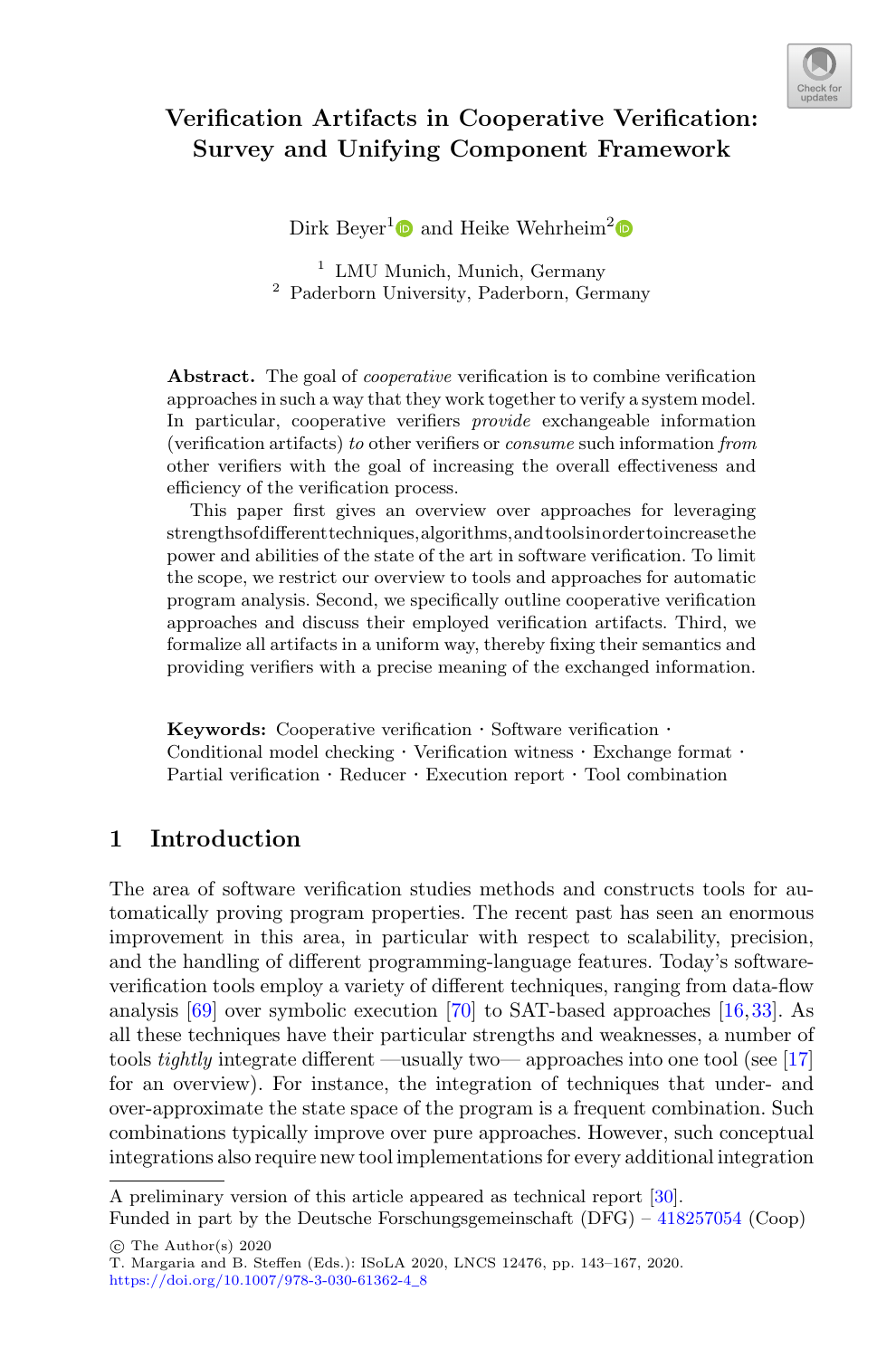of techniques. Portfolio combinations *loosely* integrate different tools: There is no communication between the approaches and the resulting combination can be composed from off-the-shelf components. Algorithm selection combines different approaches into one by first analyzing the input problem and then choosing the approach that will most likely (according to some heuristics) succeed.

In contrast to these extremely tight or extremely loose combinations, *cooperative verification* is a combination of approaches that *cooperate*, that is, work together to achieve the verification goal, but leave the existing tools (mostly) untouched. Cooperative verifiers *communicate* with each other in order to maximize the common strength, in particular, by exchanging information about intermediate results. In a framework for cooperative verification, the integration of a new technique might require some implementation to make it understand the communication, viz. be able to use intermediate results, but it can avoid a new re-implementation of the combination — from the conceptual as well as from the practical viewpoint. If the intermediate results come in a format already accepted by the tool (e.g. as a program), the tool can even be employed as is.

In this paper, we provide a classification of verification approaches according to the interface and type of combination employed; we briefly survey combination approaches, for portfolio, selection, cooperative, and conceptual combination of verification approaches. We then discuss a number of aspects relevant to cooperative verification, in particular its objectives and prerequisites.

## **2 Classification of Verification Approaches**

In the following, we provide a classification of verification approaches according to their way of interfacing and combining verification components. By the term "verification approach" we understand an automatic or automatable formal method for solving *verification*

**Fig. 1.** Formal verification *tasks*, i.e., for evaluating the proposition "Program p satisfies behavioral specification  $\varphi_b$ " and returning a result r, which can be TRUE  $(p \models \varphi_b)$ , FALSE  $(p \not\models \varphi_b)$ , or UNKNOWN, and an (optional) witness  $\omega$ , which contains proof hints, as depicted in [Fig. 1.](#page-1-0)

#### **2.1 Overview over Interfaces**

**Output.** The goal of a verification tool is to solve a verification task and to deliver the computed results to either a verification engineer for manual inspection or to a machine for further automated processing [\(Fig. 2\)](#page-1-1). Depending on how the results are consumed (by

While researchers mainly concentrated on improving the (internal) verification algorithms during the past two decades, it is understood since recently that

<span id="page-1-0"></span>

<span id="page-1-1"></span>

**Fig. 2.** Output Interfaces human or by machine), the tool needs to use different formats.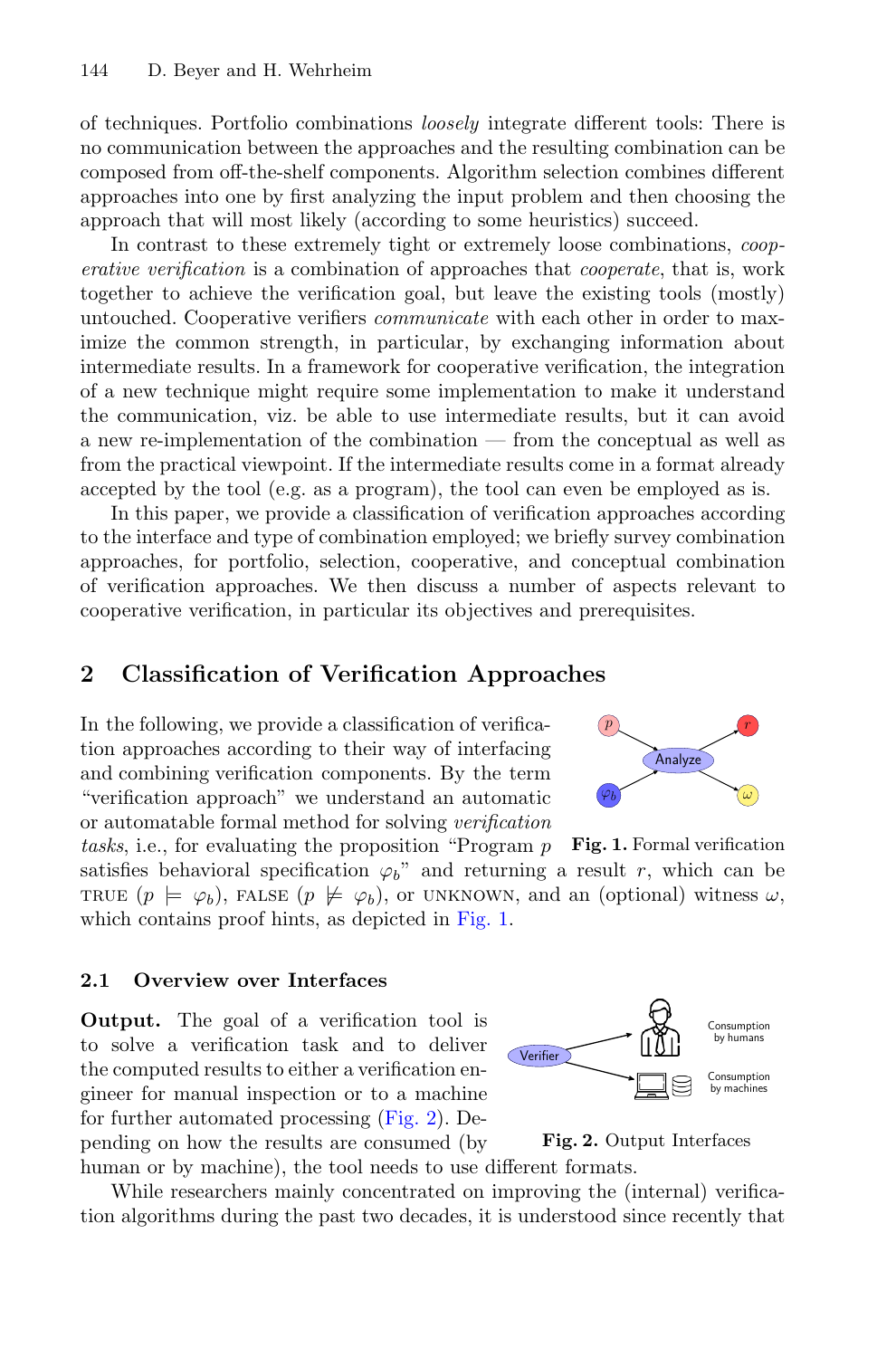it is (at least) equally important to provide not only true/false answers, but more details about the reasoning and the process of the verification.

*Human.* Almost all verification tools provide some kind of statistics to the user, for example, about the number of iterations, of number of proof facts, or consumed resources. *Execution reports* [\[34](#page-20-2)] present an underapproximation of the successfully verified state space to the user. There are also approaches to support interactive inspection of verification results, e.g., by visualization of error paths [\[81\]](#page-23-0) and verification-aided debugging [\[11\]](#page-19-2).

*Machine.* In order to make it possible to validate verification results in an automated way, *verification witnesses* were introduced [\[8,](#page-19-3)[31](#page-20-3)], a machine-readable exchange format (XML based). Verification witnesses make it possible to independently re-verify the program based on knowledge that another verifier has produced. This can increase trust in the results, can spread the risk of verification errors, and can help making internal knowledge from the verification engine accessible for the user (error paths, program invariants). *Violation witnesses* [\[14\]](#page-19-4) enhance the answer false by a description of the state space that contains an error path (a program path that violates the specification), while *correctness witnesses* [\[13\]](#page-19-5) enhance the answer true by a description of program invariants that are helpful to prove that the program satisfies the specification. It is known since 15 years that test cases can be derived from error paths  $[9,96]$  $[9,96]$  $[9,96]$ , but this approach was rarely used in practice and only since recently it is possible to output and exchange this kind of information via a standard format.

While the previous approaches, as the name indicates, witness the verification result, it is also important to make intermediate results and partial results accessible to further processing. *Conditional model checking* [\[19](#page-19-7)] reads as input and writes as output a description of the already verified state space. That is, a conditional verifier outputs a condition that describes the work already done, i.e, the parts of the state space that are already verified. Another kind of intermediate output for machines to later reuse is the *abstraction precision* [\[23,](#page-20-4)[29](#page-20-5)[,86](#page-23-1)]. In CEGAR-based approaches [\[38\]](#page-21-0) an abstract model is automatically constructed by finding abstraction facts in refinement steps which are added to the precision of the analysis (the more abstraction facts are added to the precision, the finer the abstract model). Full abstract models can be used as certificate of correctness [\[66\]](#page-22-2) or in order to speed up later verification runs for different versions of the same program during regression verification [\[60](#page-22-3)].

**Input.** Similar to the output, there are different interfaces for the kind of input that is given to the verification tools, some from users, some from machines, see [Fig. 3.](#page-2-0)





<span id="page-2-0"></span>

in order to make it easier to prove correctness. Nowadays, assertions, invariants,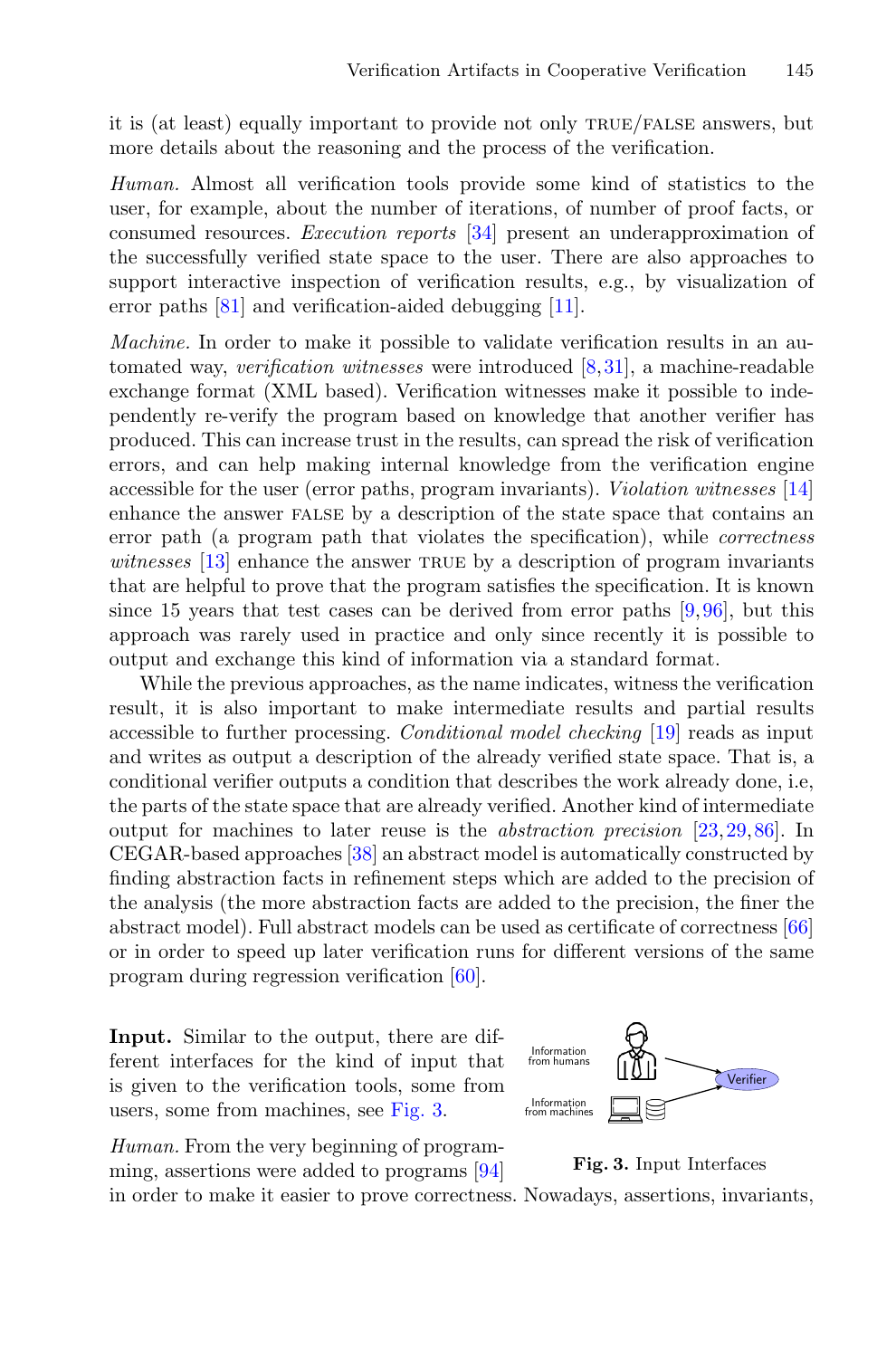pre- and post-conditions, are annotated in programs in a way that machines (interactive verifiers) can read [\[5,](#page-19-8)[59](#page-22-4)]. There are several languages and tools that support this, and a nice overview over such tools and their application opportunities are given in the annual competition on interactive software verification VerifyThis [\[49\]](#page-21-1).

There were also attempts to support the splitting of specifications and programs into modular parts, in order to make the verification task for the model checkers easier, such as in the BLAST query language  $[10,87]$  $[10,87]$  $[10,87]$ . There are also testing and analysis tools which ask the user for help [\[98](#page-24-2)]. Last not least, and this is one of the most difficult parts, each verifier expects a set of parameters that the user has to set, in order to choose how the verifier should solve its task. However, finding the right parameters is a challenging task, which could use tool support itself (such as SMAC [\[64\]](#page-22-5) or Tuner [\[92\]](#page-24-3)).

*Machine.* A classic approach to make additional information available to a tool is by transforming the original input, e.g., by simplification or enhancement. The advantage is that there is no additional input (no extra parser, no need to implement additional features). For example, the first software model checkers did not have a specification language, but the specification was weaved into the program in a preprocessing step (as was done for the SLAM  $[3]$  $[3]$  specification language SLIC  $[2]$  $[2]$ and the BLAST  $[18]$  query language  $[10]$ ). Even programs were made simpler [\[78\]](#page-23-3).

Verification witnesses and conditions were discussed already above as example implementations for output interfaces. Verification witnesses can be taken as input by validation tools that re-establish the verification result using independent technology. Also, the error path described by the violation witness can be replayed and a test case can be derived from the path constraints along the found error path [\[15\]](#page-19-12).

Conditional model checking is not widespread yet because it was considered difficult to extend a verifier such that it understands conditions as input and reduces the state space accordingly before running the verification engine. This problem was solved by the reducer-based construction of conditional verifiers: *Reducers* [\[25](#page-20-6)[,45](#page-21-2)] can be used to construct (without implementation effort) conditional model checkers from off-the-shelf verifiers that do not understand conditions themselves, by reducing the original input program to a residual program that contains all the behavior that is not yet covered by the condition and removes as much as possible from the already-verified state space.

#### **2.2 Overview over Combinations**

In the early days of automatic program verification, tools implemented a single technique for verification (e.g., explicit enumeration of state space or dataflow analysis using a fixed abstract domain). In our classification (see [Fig. 4\)](#page-4-0) these are represented as **Basic**. Later, the tools implementing these techniques were considerably generalized, for instance by allowing abstract domains to be flexibly set via tool parameters. Still, during one verification run a single basic technique was employed.

It soon turned out that a single verification technique may work well for some verification tasks, but fail for others. This immediately triggered the application of **Combination** techniques, in order to benefit from the different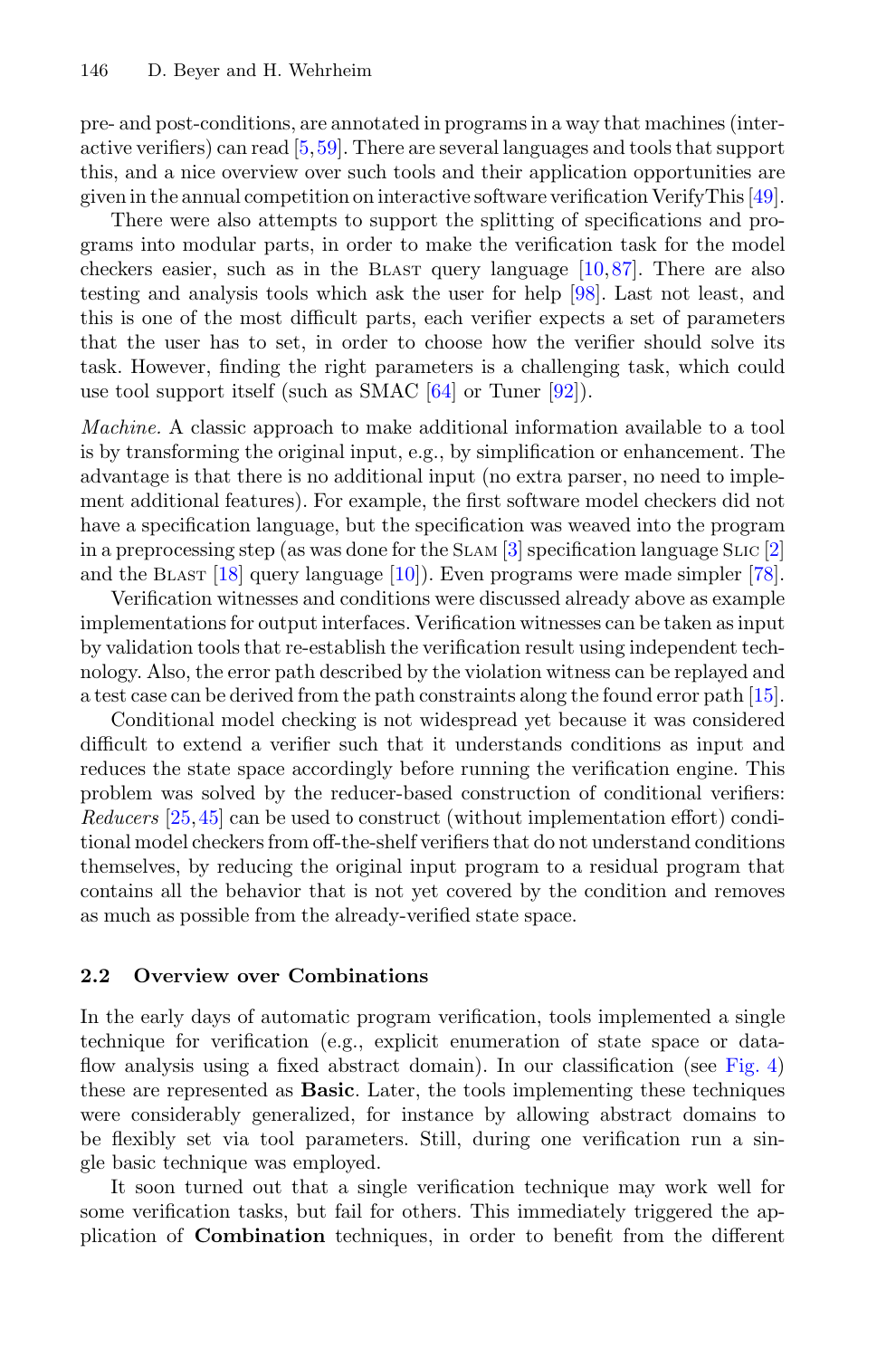

<span id="page-4-0"></span>**Fig. 4.** Hierarchy of verification approaches (using UML notation)

strengths. Combinations can come in two sorts: A combination either treats techniques or tools as **Black Box** objects and runs them (mainly) as they are without implementation-specific integrations for which it matters what's inside the box, or a combination views a component as **White Box**, conceptually integrating two or more techniques within a new tool. We distinguish three forms of black-box combinations, without and with communication, and classify all white-box approaches into one category.

**Portfolio** combinations are motivated by the portfolio idea from economics [\[63\]](#page-22-6), which is a means for distributing the risk: if one investment (here: of computational resources in a certain technique) fails, there are other investments (techniques) that will be successful. A portfolio combination has a number of approaches available, and on a given verification task executes the approaches in a fixed order sequentially [\(Fig. 5,](#page-4-1) top), or runs all approaches in parallel [\(Fig. 5,](#page-4-1) bottom). The overall approach terminates if one component analysis was successful in obtaining the result.



<span id="page-4-1"></span>**Fig. 5.** Portfolio approaches (top: sequential, bottom: parallel)

The big advantage of this approach is that it requires no knowledge about the components and there is almost no effort for implementing the combination. Therefore, we placed this most loosely coupled approach on the very left in the bottom row of [Fig. 4.](#page-4-0) The big disadvantage of portfolio approaches is that the resources invested on unsuccessful tools or approaches are lost.

Algorithm **Selection** [\[85\]](#page-23-4) is a solution to the problem of wasted resources of portfolio approaches: Algorithm-selection approaches have a number of approaches available, and on a given verification task choose one and execute it [\(Fig. 6\)](#page-5-0). That is, before starting an approach, a selection model is extracted from the input, based on which a selector function predicts which approach would be best, and only the potentially best approach is selected and executed. This requires some knowledge about the (black box) characterization of the components, but does not require any change of the implementation of the components.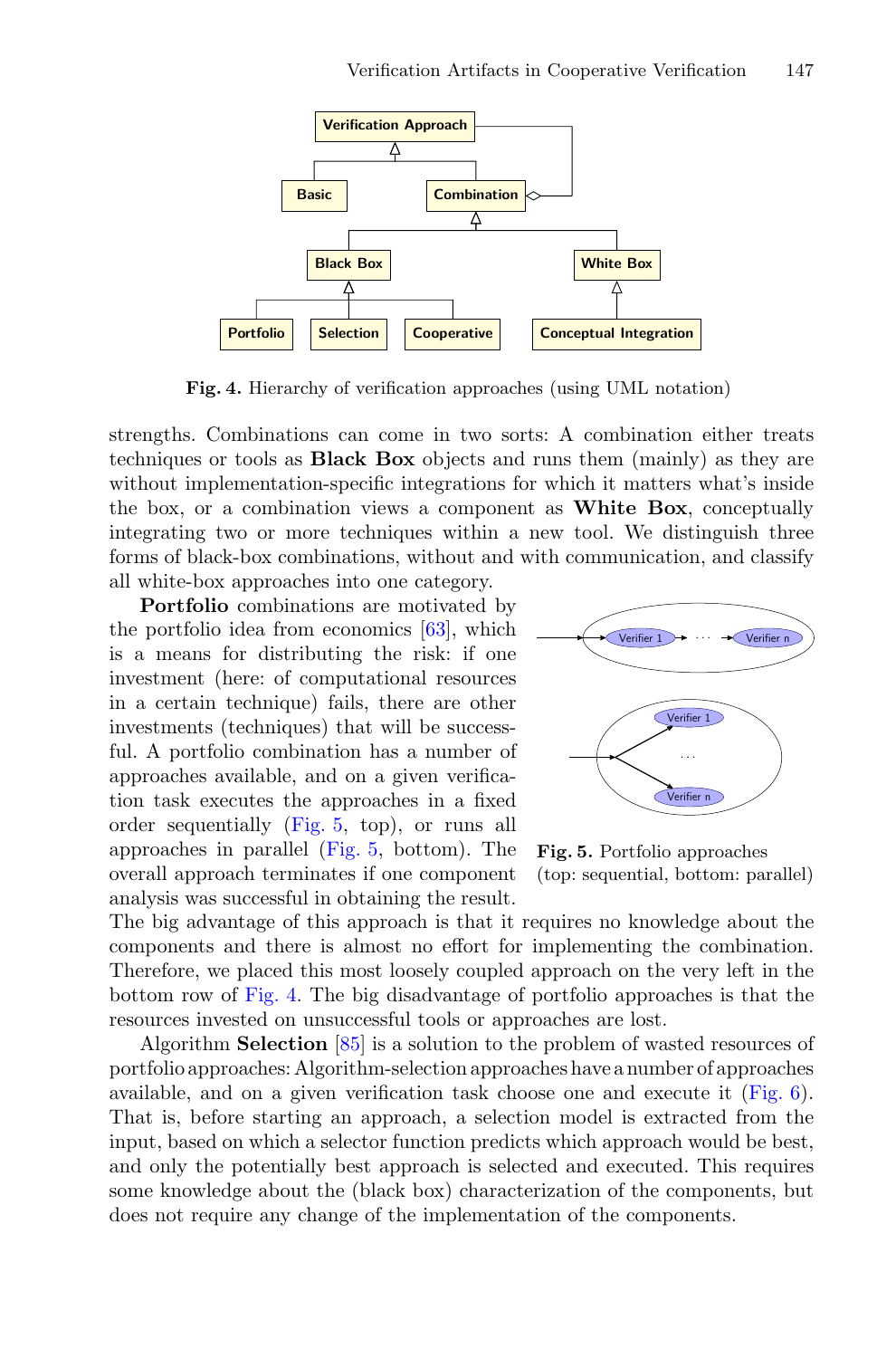

<span id="page-5-0"></span>**Fig. 6.** Algorithm selection

Portfolio and selection approaches run the component tools independently from each other, without any form of information exchange between the approaches. The goal of combining strengths of different approaches and at the same time avoiding to waste resources inspired the development of *cooperative* combinations of verification approaches.

**Cooperation** approaches enable the possibility of solving the problem *together*. Typically, tools exchange intermediate results (e.g., the state space which has already been searched) in order to achieve a division of labor. Such cooperative combinations range from two or more basic techniques running in parallel and combining the information obtained for certain program locations (e.g., combining partial verification results to proof witnesses [\[67](#page-22-7)]) to approaches executing different tools in turns with each specializing to specific tasks (e.g., a testing tool trying to achieve coverage together with a model checker constructing counter examples to non-reachability [\[46](#page-21-3)]).

**Conceptual Integration** is the most intensively coupled approach and therefore put on the very right end of the bottom row in [Fig. 4.](#page-4-0) The components are not communicating via clear interfaces, but are tightly integrated and exchange data structures via procedure calls and not via interfaces that could be externalized [\[17\]](#page-19-1).

In the following subsections, we describe some forms of non-cooperative verification approaches in more detail. In the next section we explain some examples for cooperative verification approaches.

#### **2.3 Examples for Portfolio Combinations**

While it seems obvious that portfolio combinations of verification techniques have a large potential, the topic has not yet been systematically investigated for software verification, although it is used in other areas since many years [\[63](#page-22-6)].

*Sequential Combinations.* Examples of sequential combinations are SDV and CPAchecker. The static driver verification (SDV) [\[4\]](#page-19-13) tool chain at Microsoft used a sequential combination (described in [\[93](#page-24-4)]) which first runs Corral [\[71](#page-22-8)] for up to  $1400s$  and then Yogi [\[80\]](#page-23-5). CPACHECKER [\[26\]](#page-20-7) won the competition on software verification 2013 (SV-COMP'13, [\[7](#page-19-14)]) using a sequential combina-tion [\[97](#page-24-5)] that started with explicit-state model checking for up to 100s and then switched to a predicate analysis [\[27\]](#page-20-8).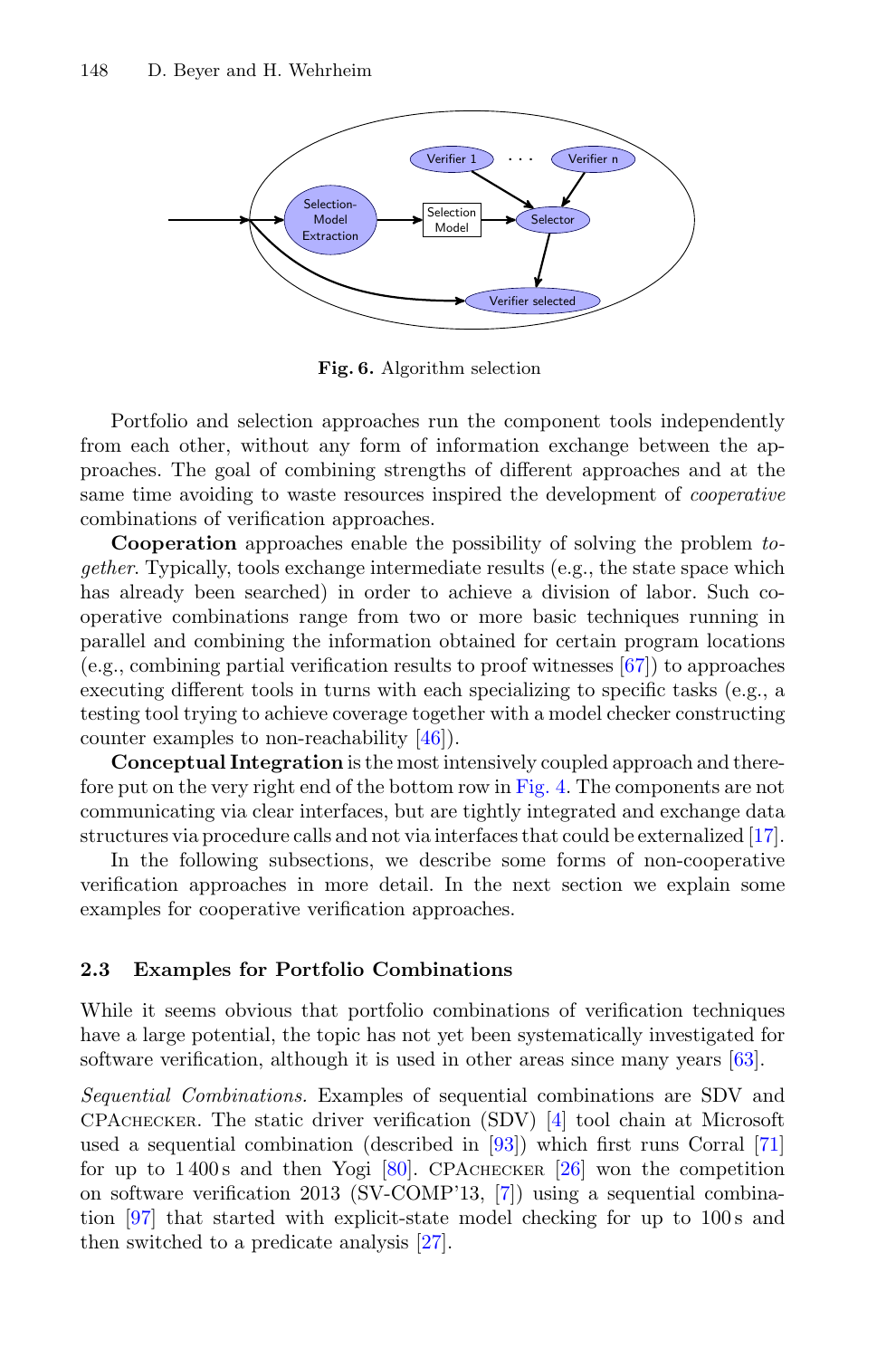*Parallel Combinations.* Examples of parallel combinations are the verifiers UFO [\[57\]](#page-22-9) and PREDATORHP [\[77\]](#page-23-6), which start several different strategies simultaneously and take the result from the approach that terminates first.

### **2.4 Examples for Algorithm Selection**

Algorithm selection [\[85\]](#page-23-4) first extracts a *selection model* from the input. In the case of software verification, the input is the verification task (program and its specification). The selection model describes some characteristics of the verification task, for example, feature vectors (measurement values for certain measures that map verification tasks to values). Based on the selection model, the *strategy selector* chooses one strategy from a set of given verification strategies.

*Approaches without Machine Learning.* Strategy selection can be very simple and yet effective. For example, a recent work has shown that it is possible with a few boolean features to effectively improve the overall verification progress [\[12\]](#page-19-15). The disadvantage is that the strategy selector needs to be explicitly defined by the developer or user. This leads to approaches that use machine learning, in order to automatically learn the strategy selector from training instances.

*Machine-Learning-Based Approaches.* The technique MUX [\[93\]](#page-24-4) can be used to synthesize a strategy selector for a set of features of the input program and a given number of strategies. The strategies are verification tools in this case, and the feature values for the selection model are statically extracted from the source code of the input program. Later, a technique that uses more sophisticated features was proposed [\[47](#page-21-4),[48\]](#page-21-5). While the above techniques use explicit features (defined by measures on the source code), a more recently developed technique [\[44\]](#page-21-6) leaves it up to the machine learning to obtain insights from the input program. The advantage is that there is no need to define the features: the learner is given the control-flow graph, the data-dependency graph, and the abstract syntax tree, and automatically derives internally the characteristics that it needs. Also, the technique predicts a ranking, that is, the strategy selector is not a function that maps verification tasks to a strategy, but to a sequence of strategies.

#### **2.5 Examples for Conceptual Integrations**

Conceptual integrations tightly combine two or more approaches into a new tool, typically re-implementing the basic techniques. A frequent combination of this type is integrating an overapproximating (static) may-analysis with an underapproximating (dynamic) must-analysis. The tool SMASH [\[54](#page-21-7)] at the same time maintains an over- and an under-approximation of the state space of programs. Building on the same idea, Yogi [\[6\]](#page-19-16) (first proposal of the algorithm was under the name SYNERGY [\[55](#page-21-8)]) in addition specifically employs testing to derive alias information which is costly to precisely compute by a static analysis.

A second form of conceptual integration is offered by tools running different analysis in parallel in a form of "product" construction. For example, the verification framework CPAchecker [\[26\]](#page-20-7) provides the possibility of specifying and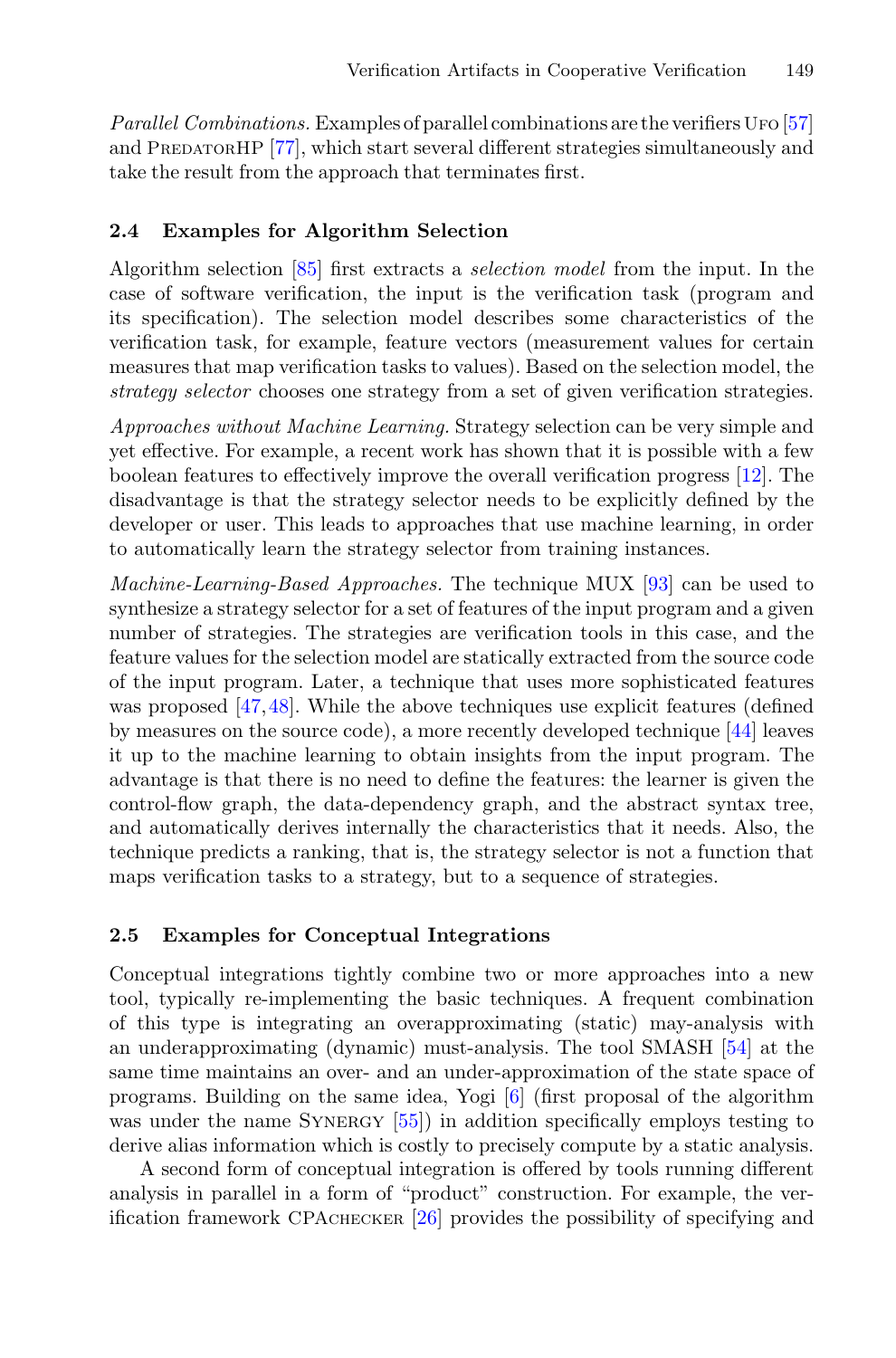running *composite* analyses. A composite analysis could for instance combine two sorts of data-flow analyses (e.g., an interval analysis and an available-expression analysis). The analyses are then jointly run and jointly derive analysis information for program locations. The same idea was classically hard-coded as reduced product  $[40]$  and further improved  $[22, 39, 43, 50, 56, 72]$  $[22, 39, 43, 50, 56, 72]$  $[22, 39, 43, 50, 56, 72]$  $[22, 39, 43, 50, 56, 72]$  $[22, 39, 43, 50, 56, 72]$  $[22, 39, 43, 50, 56, 72]$ .

All those combinations have in common that they exchange information, but they are configured, intertwined, or even hardcoded combinations, rather than interface-based black-box combinations. More approaches are described in the Handbook on Model Checking, in the chapters on combining model checking with data-flow analysis [\[17](#page-19-1)], with deductive verification [\[88\]](#page-23-7), and with testing [\[53](#page-21-13)].

### **2.6 Verification as a Web Service**

Orthogonally to the above combinations, approaches can be combined by providing them as web services. The *Electronic Tools Integration* platform (ETI) [\[91](#page-24-6)] was developed for experimenting with, presenting, evaluating, conserving, and coordinating tools. Later, the approach was extended to make it possible to use the tools via a web site [\[74](#page-23-8)[–76\]](#page-23-9), such that the user does not need to install any software. ETI uses LTL as specification language, and the systems to be verified can be software systems or models of systems (e.g., times automata). The central point of information of ETI is important, as otherwise, it is timeconsuming to collect the URLs of web services to different tool providers, such as, for example, CPACHECKER<sup>[1](#page-7-0)</sup>, DAFNY<sup>[2](#page-7-1)</sup>, and ULTIMATE<sup>[3](#page-7-2)</sup>. It is even more difficult to get them to cooperate if the tools are distributed, using different interfaces. Unfortunately, the ETI initiative was discontinued, according to Steffen [\[90](#page-23-10)] because of the manual integration effort at the ETI site in Dortmund and because tool providers hesitated to provide their tools.

# **3 Cooperative Verification Approaches**

In the following, we discuss approaches for cooperative verification, structured according to the kind of information objects that are exchanged, and then explain a few applications and their effects.

## **3.1 Exchangeable Objects for Communication and Information Transfer**

We now classify the approaches for cooperative verification according to the kinds of communication interfaces that they use. While our text always refers to software verification for concrete examples, cooperative verification is in no way limited to software.

<span id="page-7-0"></span> $^{\rm 1}$ <https://vcloud.sosy-lab.org/cpachecker/webclient/run/>

<span id="page-7-1"></span><sup>2</sup> <https://rise4fun.com/Dafny/>

<span id="page-7-2"></span><sup>3</sup> <https://monteverdi.informatik.uni-freiburg.de/tomcat/Website/>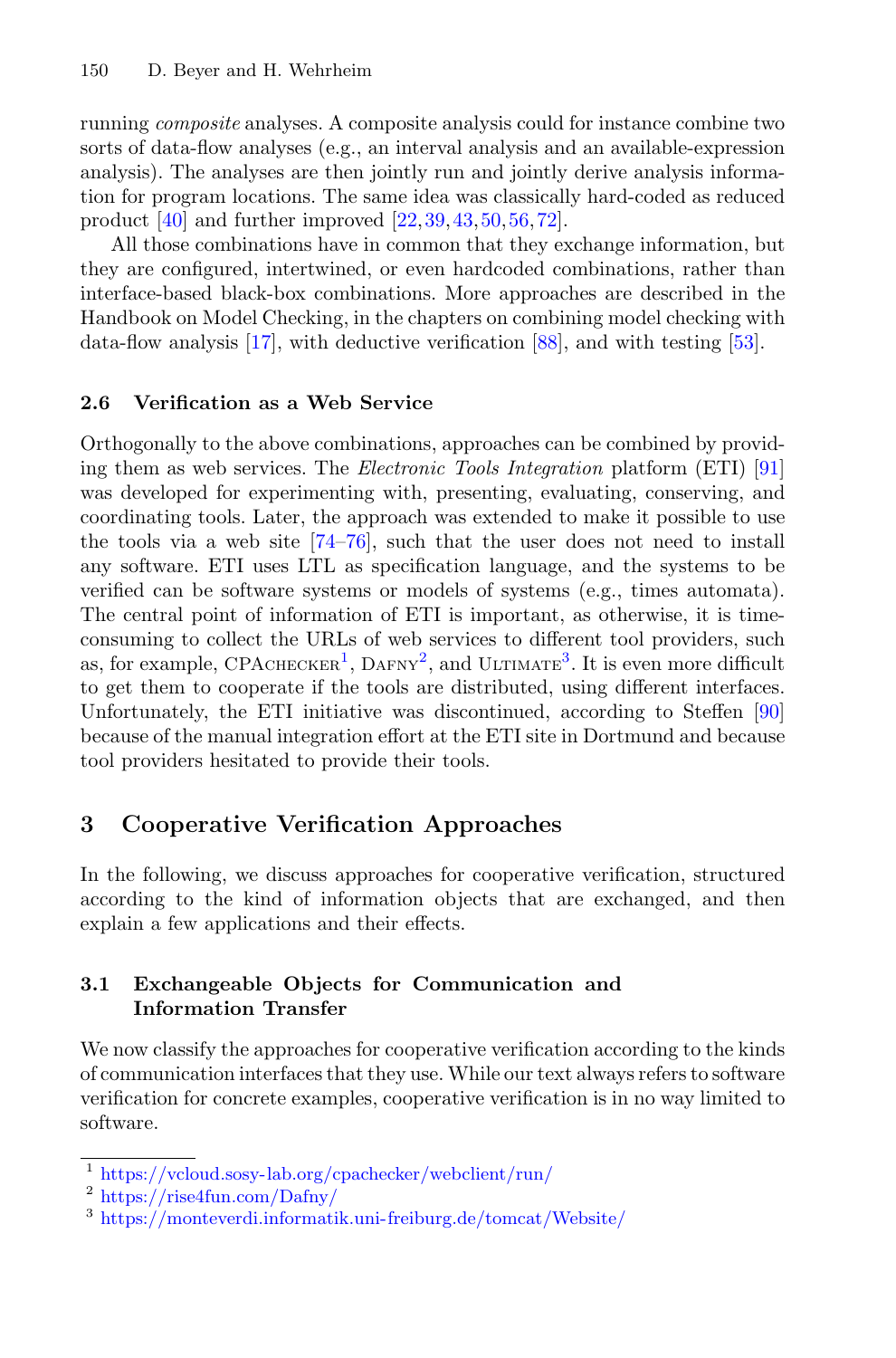

<span id="page-8-1"></span>**Fig. 7.** Witness-based results validation

**Conditions and Residual Programs.** Conditional model checking (CMC) [\[19\]](#page-19-7) means to produce a condition as output that describes the state-space that was successfully verified. The (temporal) condition can be represented as an automaton. This information can be passed on to another verifier as input, instructing this verifier to not verify again those parts of the state space that are covered by the condition. Using a *reducer* [\[25\]](#page-20-6), a program can be reduced to those parts of its state space that still has to be verified; the result is called *residual program*. Symbiotic  $[36]$  $[36]$  can be seen as reducer-based cooperation (slicer + KLEE). Inspired by CMC, comprehensive failure characterization (CFC) [\[51](#page-21-14)] computes a condition that represents failure paths, using several tools that cooperate on the task. Alternating conditional analysis (implemented in the tool ALPACA  $[52]^4$  $[52]^4$  $[52]^4$ ) is a generalization of CFC and involves a portfolio of 14 tools for program analysis.

**Witnesses.** Exchangeable witnesses serve as envelopes for error paths and invariants in a way that makes it possible to exchange the information between different tools. A *violation witness* [\[8](#page-19-3)[,14](#page-19-4)[,31](#page-20-3)] explains the specification violation, by describing a path through the program that violates the specification. A *correctness witness* [\[13\]](#page-19-5) explains why the program satisfied the specification, by describing invariants that are useful to have in a correctness proof. [Figure 7](#page-8-1) illustrates the process: The first analyzer verifies the program  $p$  according to specification  $\varphi_b$ , and produces a result r and a witness  $\omega$ . The second analyzer (re-)verifies the same program and specification using information from the witness. If the result  $r$  matches the result  $r'$ , then the result is confirmed.

**Precisions.** Verification approaches that are based on counterexample-guided abstraction refinement (CEGAR) [\[38](#page-21-0)] iteratively construct an abstract model of the system. The "abstraction facts" that define the level of abstraction are often formalized and expressed as *precision* [\[23,](#page-20-4)[29,](#page-20-5)[31](#page-20-3)[,86\]](#page-23-1). The precision can be exported as output, such that later verification runs can start from such a given definition of the abstraction level.

**Abstract States / Certificates.** Extreme model checking [\[60\]](#page-22-3) dumps the abstract reachability graph (ARG) to a file when the verification process terminates. Configurable certificates [\[66](#page-22-2)] are sets of abstract states that cover all reachable states of the system. ARGs and configurable certificates can be used by a different verifier to check their validity (completeness and soundness).

**Path Programs and Path Invariants.** Path programs [\[21](#page-20-11)] are programs (for example, written in the same programming language as the input program) that

<span id="page-8-0"></span><sup>4</sup> <https://bitbucket.org/mgerrard/alpaca/>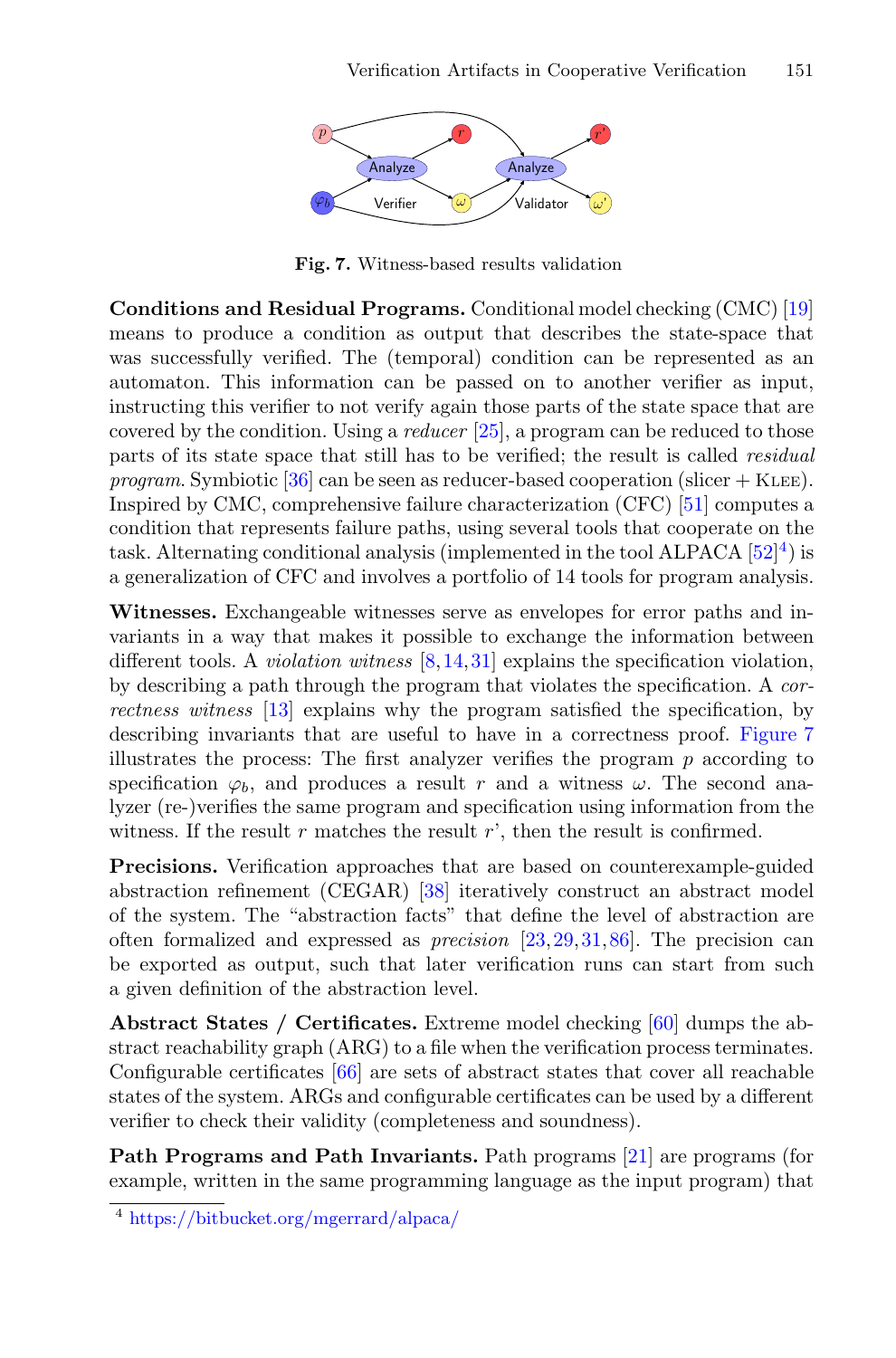were invented to incorporate external invariant generators into CEGAR-based approaches and are produced after a verifier has found an infeasible error path (often called infeasible counterexample). The path program contains that path in question, but usually also longer paths that use the same program operations, that is, unrollings of a certain loop. The path program can now be given to a tool for invariant synthesis (e.g., [\[20\]](#page-20-12)) in order to obtain *path invariants* [\[21\]](#page-20-11), which are invariants for the whole path program, but in particular also for the original path. The path invariants can then be fed back into the CEGAR-based approach that was encountering the original path.

**Taint-Analysis Queries and Answers.** Taint analyses perform a specific sort of software verification. They do not look at the satisfaction of behavioral specifications, but at the *flow of information* (typically within smartphone applications) from private sources to public sinks. In this area of software analysis, numerous tools with complementary strengths exist which has already lead to the proposal of a cooperative taint-analysis tool [\[83](#page-23-11)]. Information exchange among tools is therein performed via the AQL (Android-App Analysis Query Language [\[82\]](#page-23-12)) which allows to state task queries as well as answers to these queries.

**Evidential Tool Bus.** The evidential tool bus [\[41,](#page-21-16)[42](#page-21-17)] is a tool-integration framework, which is based on a variant of Datalog  $[1,35]$  $[1,35]$  as a meta language. Artifacts like claims, rules, and evidence are described in this language, as well as verification workflows. The idea is to compose assurance claims (certificates) based on evidence artifacts contributed by different tools, which interact in the evidential tool bus using scripts, queries, and evidence artifacts. Artifacts for models and programs are stored together with evidence artifacts. The intended application area is not only software verification, but the verification of systems in general (that is, models of systems).

**Program Annotations.** Assertions [\[94\]](#page-24-1) and other information about the behavior of the program can be added to the program as annotations [\[5](#page-19-8)]. An overview over behavioral interface specification languages can be found in the literature [\[59\]](#page-22-4).

# **3.2 Objectives and Applications**

Having exchangeable objects about (partial) verification results [\[32](#page-20-14)] available is important to overcome a variety of practical problems. In the following, we highlight a few of the objectives and applications that we can aim for.

**Improvement of Effectiveness and Efficiency.** Storing intermediate results can be used to improve the effectiveness and efficiency of the verification process.

*Stateful Verification and Reuse.* Storing (exchangeable) objects that contain information about intermediate verification results can be considered as a *state* of the verification process, i.e., making the verification process *stateful*.

*Precisions* that are stored and in later verification runs read and reused can significantly improve the performance of regression verification [\[29](#page-20-5),[86\]](#page-23-1). The setup of this strategy is the following: the first version of a module is verified and at the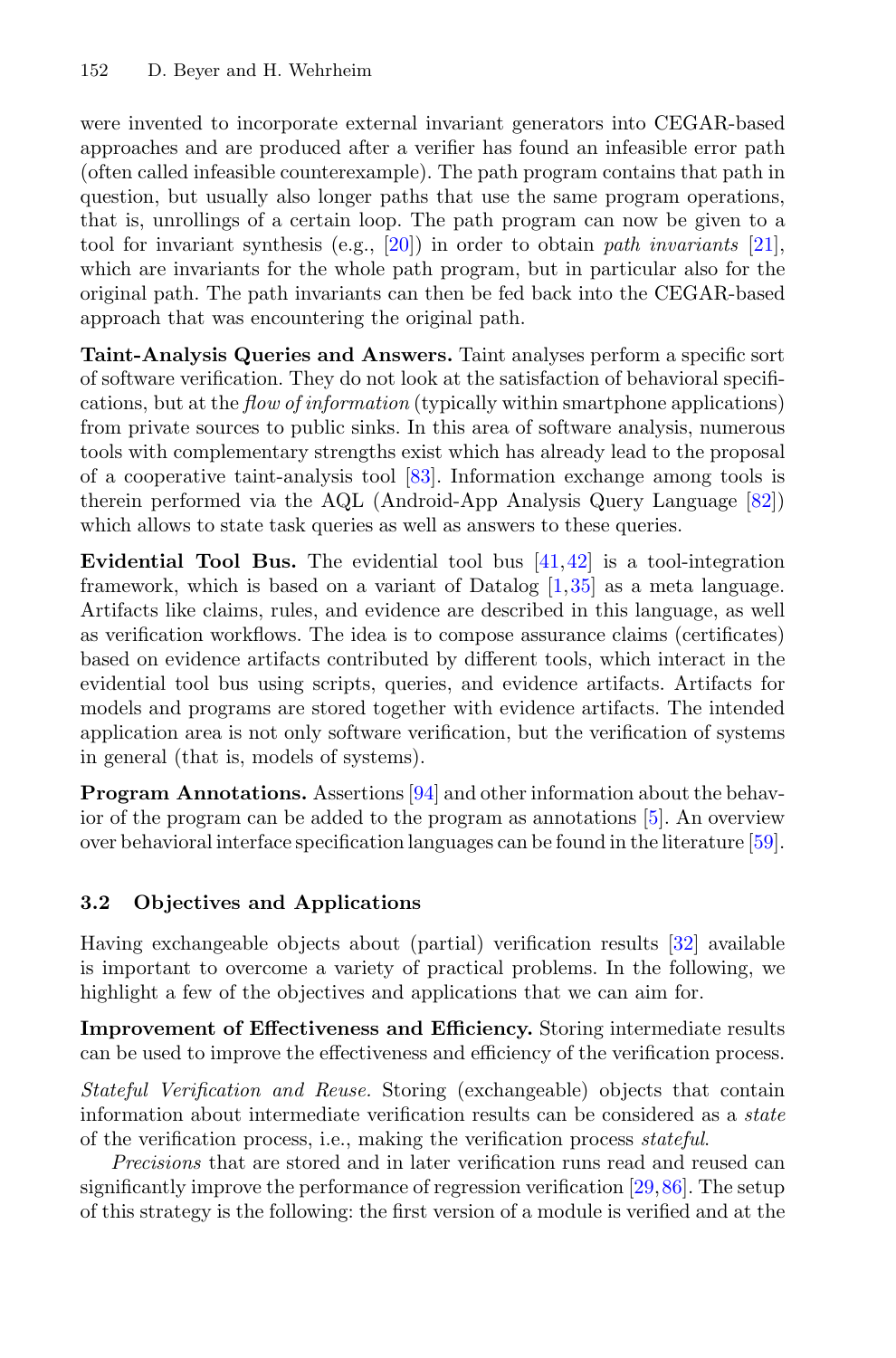end, the precision is written to a file. When the  $i$ -th version is verified, then the verifier reads the precision that the verification run for version  $i-1$  has written, in order to save time discovering the right abstraction level for the abstract model.

*Configurable certificates* [\[66](#page-22-2)] can reduce the validation time, because the verifier that performs the validation of the certificate "only" needs to check for the set of abstract states that all initial states are contained and that the set is closed under successor transitions.

Also *caching-based approaches* to improve the efficiency can be seen as a stateful way of performing computation. For example, Green [\[95](#page-24-7)] makes symbolic execution more efficient by caching previous intermediate results.

*Stateless Verification and Parallelization.* The previous argument was based on having a state that contains the intermediate results. It is also possible to speed up verification processes in a *stateless* way. The technique of conditional model checking is used to split programs into parts that can be independently verified [\[89](#page-23-13)].

**Improvement of Precision and Confidence.** *Witness-based results validation* [\[13](#page-19-5)[,14](#page-19-4)] can be used to increase the confidence in the results of verification tools, because it is possible to take a witness-based results validator to "replay" the verification. That is, for a violation witness, the validator tries to find and confirm the error path that the witness describes, and for a correctness witness, the validator tries to use the invariants in the witness to re-establish the proof of correctness.

*Execution-based results validation* [\[15\]](#page-19-12) extracts a test case from a violation witness and executes it, in order to confirm that the specification violation is observable in the executed program as well.

**Explainability.** The existence and availability of exchangeable objects with information about the verification process makes it possible to develop approaches for *explaining* what the verification process did and why the user should be more confident about the verification result. There are preliminary results on explaining and visualizing counterexamples, e.g., for SPIN models [\[73\]](#page-22-12) and for C programs  $[11,81]$  $[11,81]$  $[11,81]$ , but due to the exchangeable witness format, many more approaches are possible.

## **4 Verification Artifacts**

This section outlines a construction framework for cooperation. We study verification *artifacts*, classify several verification tools as verification *actors* according to their usage of artifacts, and define the *semantics* of some important artifacts.

### **4.1 Artifacts of Verification Tools**

Verification artifacts are central to cooperation as they provide the means of information exchange. A number of artifacts exist already, most notably of course the programs themselves. We identified the following artifacts:

**Program** p**.** Defines the implemented behavior of the system. **Syntax**: C programming language (for example). We represent programs as control-flow automata in [Sect. 4.3.](#page-13-0)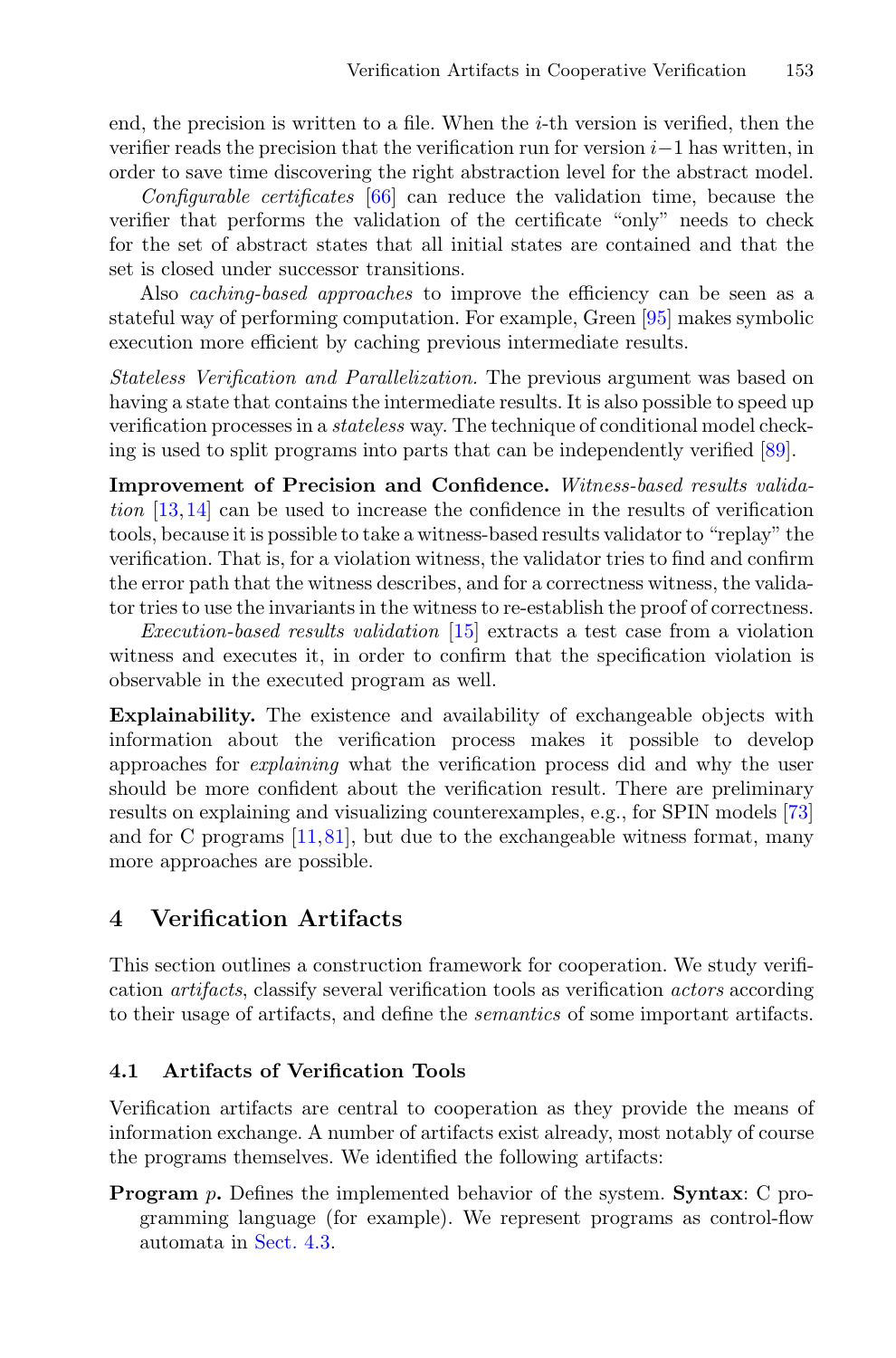- **Behavior Specification**  $\varphi_b$ . Defines requirements that all executions of a given program have to satisfy, often as conjunction of several properties. **Syntax**: The competition SV-COMP established a minimal set of properties that participants of the competition have to support<sup>[5](#page-11-0)</sup>, which is based on LTL  $[84]$ , but some tools also support monitor automata as specification. We represent properties by property automata in [Sect. 4.3.](#page-13-0)
- **Test Specification**  $\varphi_t$ . Defines requirements that a given test suite has to satisfy. **Syntax**: The competition Test-Comp established a minimal set of coverage criteria that participants of the competition have to support<sup>[6](#page-11-1)</sup>, which is based on FQL [\[61,](#page-22-13)[62\]](#page-22-14); some tools offer parameters for hard-coded coverage criteria. We represent coverage criteria by test-goal automata in [Sect. 4.3.](#page-13-0)
- **Verification Result** r. Verification tools return an evaluation of the statement "Program p satisfies specification  $\varphi_b$ ." as answer. **Syntax**: The answer is from the set  $\{TRUE, FALSE, UNKNOWN\}.$
- **Witness**  $\omega$ . Verification witnesses are used to witness an outcome of a verification run, and thus can come in the form of violation and correctness witnesses. **Syntax**: XML-based witness format<sup>[7](#page-11-2)</sup> that is supported by all available validators of verification results.
- **Test case** t. Defines a sequence of values for all calls of external functions, i.e., inputs for the program. **Syntax**: XML-based test-case format<sup>[8](#page-11-3)</sup> that is supported by all test-case generators that participate in Test-Comp.
- **Condition**  $\psi$ . Defines the part of the program behavior that does not need to be further explored. For verification,  $\psi$  describes the already verified parts. For testing,  $\psi$  describes the parts of the program that are already covered by an existing test suite. **Syntax**: Condition automata using a notation similar to the Blast query lang. [\[10\]](#page-19-9) for verification and test-goal sets for testing [\[28\]](#page-20-15).

We use the corresponding capital letters to denote the types (i.e., sets of artifacts of a kind), for example, the type  $P$  is the set of all C programs. Many tools generate different forms of verification artifacts, but currently only very few understand more than the artifact "program" as input.

## **4.2 Classification of Verification Tools as Actors**

Based on the identified artifacts, we classify existing tools according to their usage of artifacts into three sorts of verification actors:

- **Analyzers.** Produce new knowledge about programs, for example verification results or test suites.
- **Transformers.** Translate one artifact into another, in order to implement a certain feature or support cooperation.
- **Presenters.** Prepare information from artifacts such that it can be presented in a human-readable form.

<span id="page-11-0"></span><sup>5</sup> <https://sv-comp.sosy-lab.org/2019/rules.php>

<span id="page-11-1"></span><sup>6</sup> <https://test-comp.sosy-lab.org/2019/rules.php>

<span id="page-11-2"></span><sup>7</sup> <https://github.com/sosy-lab/sv-witnesses>

<span id="page-11-3"></span><sup>8</sup> <https://gitlab.com/sosy-lab/software/test-format>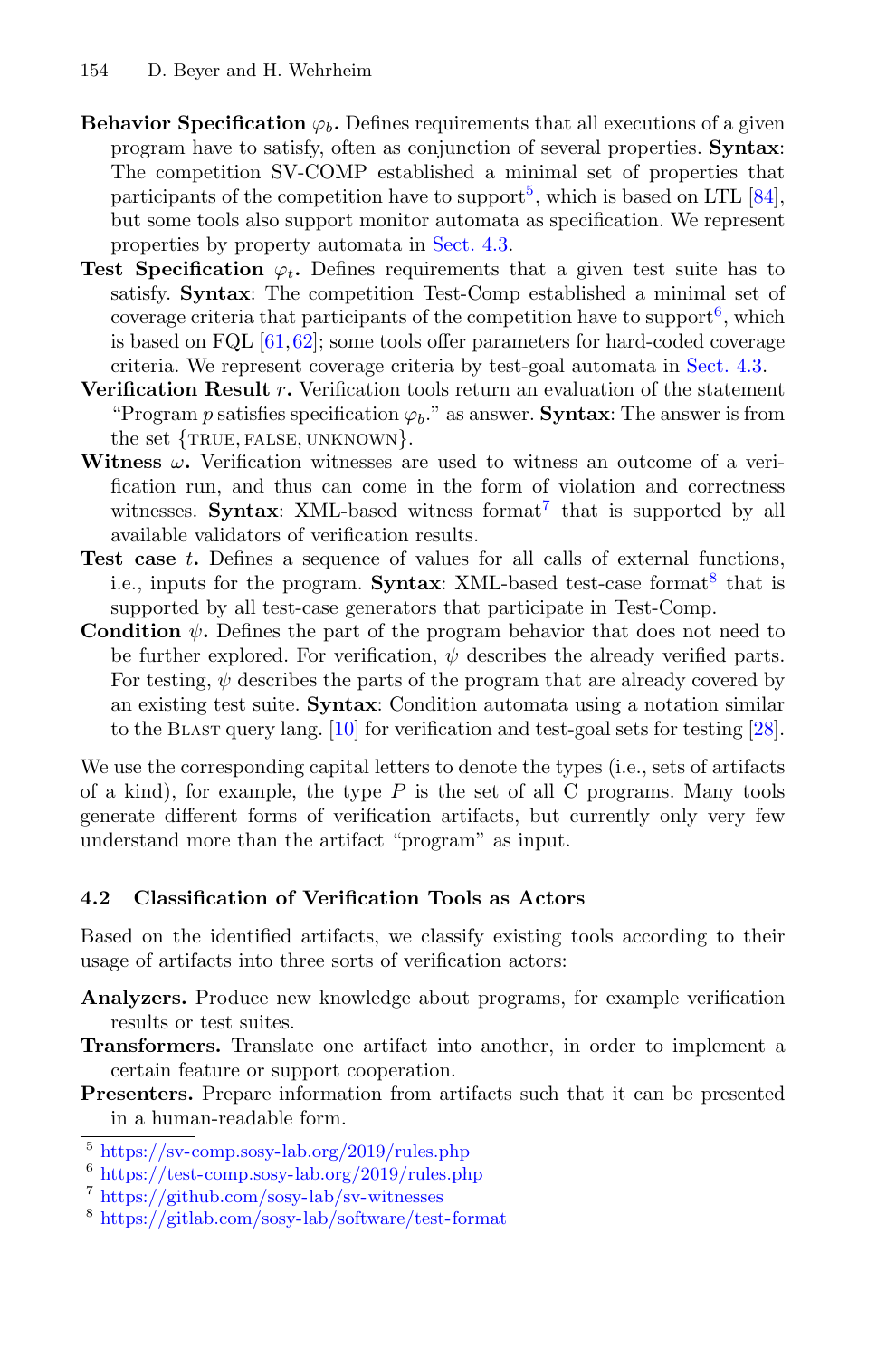

<span id="page-12-1"></span>**Fig. 8.** Graphical visualization of the component framework

To convey a better understanding of these concepts, consider the following examples: A *verifier* is an analyzer of type  $P \times \Phi_b \to R \times \Omega$ , which takes as input a program p and a behavior specification  $\varphi_b$ , and produces as output a result r and a witness  $\omega^9$  $\omega^9$ . A *conditional verifier* is of type  $P \times \Phi_b \times \Psi \to R \times \Omega \times \Psi$ , i.e., a verifier that supports also input and output conditions. A *validator* is of type  $P \times \Phi_b \times \Omega \to R \times \Omega$ , i.e., a verifier that takes as input in addition a witness. A *test-case generator* is also an analyzer, but of type  $P \times \Phi_t \to 2^T$ , which takes as input a program p and a test specification  $\varphi_t$ , and produces as output a set  $ts \in 2^T$  of test cases.

Transformers are largely lacking today, only a few exist already [\[15](#page-19-12)[,25](#page-20-6)[,58](#page-22-15),[79\]](#page-23-15). Transformers are, however, key to cooperation: only if a transformer can bring the artifact into a form understandable by the next tool without implementing an extension of this tool, cooperation can be put into practice. A *test-case extractor* is a transformer of type  $P \times \Phi_b \times \Omega \to T$ , which translates a program, specification, and violation witness to a test case. The identity function is also a transformer (for any given type). A *reducer* is a transformer of type  $P \times \Psi \to P$ , which takes a program and a condition as input, and transforms it to a residual program.

Presenters form the interface to the user. A *test-case executor* is a presenter of type  $P \times T \to \{\}$ , which takes a program p and a test case t as input, and shows a particular program execution (perhaps with a crash) to the software engineer.

Now we can construct, for example, a conditional verifier from a reducer *red* and an off-the-shelf verifier *ver* by composition. For inputs  $p, \varphi_b$ , and  $\psi$ , the expression  $ver(\text{red}(p, \psi), \varphi_b)$  runs the construction. For a verification with an executionbased result validation based on a given verifier *ver* , test extractor *wit2test*,

<span id="page-12-0"></span> $9\,$  All verifiers that participate in the competition SV-COMP are analyzers of this form.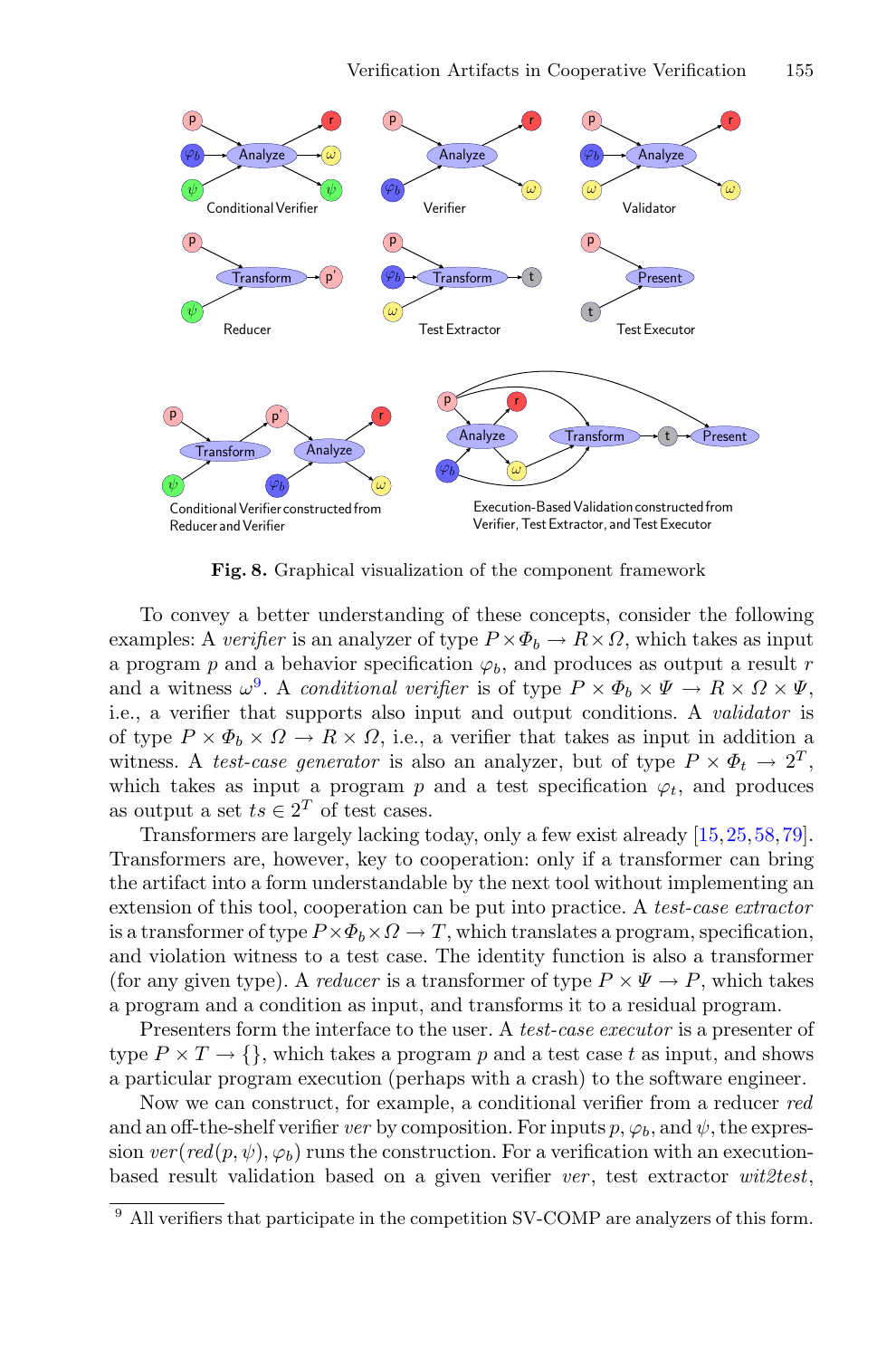and test executor *exec*, we can write  $exec(p, wit2test(p, \varphi_b, ver(p, \varphi_b). \omega)).$ [Figure 8](#page-12-1) shows a graphical visualization of the individual components and the two mentioned constructions.

With our construction framework, it is possible to identify the gaps of meaningful transformers, and propose solutions to close these gaps, as far as needed for cooperation.

#### <span id="page-13-0"></span>**4.3 Semantics of Verification Artifacts**

We now develop the theoretical foundations of artifacts and actors. Artifacts describe some information about a program (or a program itself), and for sound cooperation we need to define the *semantics* of artifacts. For instance, a violation witness of a program describes a path of the program on which a specific specification is violated, a condition describes a set of paths of a program which have (or have not been) inspected by an analyzer. When employing cooperation as a means for sharing the work load of validation, the cooperating tools need to agree on the meaning of the exchanged artifacts. Without this, cooperation might easily get unsound, e.g., returning a result TRUE for a program and specification although the combined usage of tools has failed to inspect the whole state space of the program. By defining the semantics of artifacts, we also implicitly define the desired semantics of the various actors operating on artifacts.

All of the artifacts given below are a variation of finite-state automata. The reasons for choosing automata as our formalization are twofold: First, artifacts arising in software verification naturally incorporate the sequencing of actions or events as specifiable via automata (e.g., programs have control flow, paths or counterexamples are sequences of operations), and second, a number of verification tools already accept or produce artifacts which are some sort of automata (e.g., violation or correctness witnesses).

We start the formalization of artifacts with the definition of programs, our prime artifact. We denote the set of all program locations by Loc. Formally, a program *<sup>p</sup>* is described by a *control-flow automaton* (CFA)  $A_p = (L, \ell_0, G)$  that consists of a set of locations  $L \subseteq Loc$ , an initial location  $\ell_0 \in L$ , and a set of control-flow edges  $G \subseteq L \times Ops \times L$ , where  $Ops$  is the set of operations. Operations can be (a) assignments, (b) assume statements (arising out of branches), and (c) calls to functions retrieving inputs. Here, we assume to have a single such function, called input. We let  $G = L \times Ops \times L$  be the set of all control-flow edges.

We let X be the set of variables occurring in the operations  $Ops$ . For simplicity, we restrict the type of variables to integers. A *concrete data state*  $c : X \rightarrow \mathbb{Z}$ is thus a partial mapping from  $X$  to  $\mathbb{Z}$ . In the left of Fig. [9](#page-14-0) we see our running example of the simple program *p* and its control-flow automaton on the right. The program starts by retrieving an input for variable x, sets variables  $a$  and  $b$ to 0, and then increments both while the value of  $\alpha$  is less than that of  $x$ .

A *concrete program path* of a program  $A_p = (L, \ell_0, G)$  is a sequence  $(c_0, \ell_0) \frac{g_1}{g_1}, \ldots \frac{g_n}{g_n}$   $(c_n, \ell_n)$ , where the initial concrete data state  $c_0 = \emptyset$  assigns<br>no value  $a_i = (\ell_{i+1}, a_i, \ell_i) \in G$  and  $c_{i+1} \frac{g p_i}{g_i}$ ,  $c_i$  i.e. (a) in case of assume  $(c_0, c_0) \xrightarrow{c_0} \cdots \xrightarrow{c_n} (c_n, c_n)$ , where the finitial concrete data state  $c_0 = \nu$  assigns<br>no value,  $g_i = (\ell_{i-1}, op_i, \ell_i) \in G$ , and  $c_{i-1} \xrightarrow{op_i} c_i$ , i.e., (a) in case of assume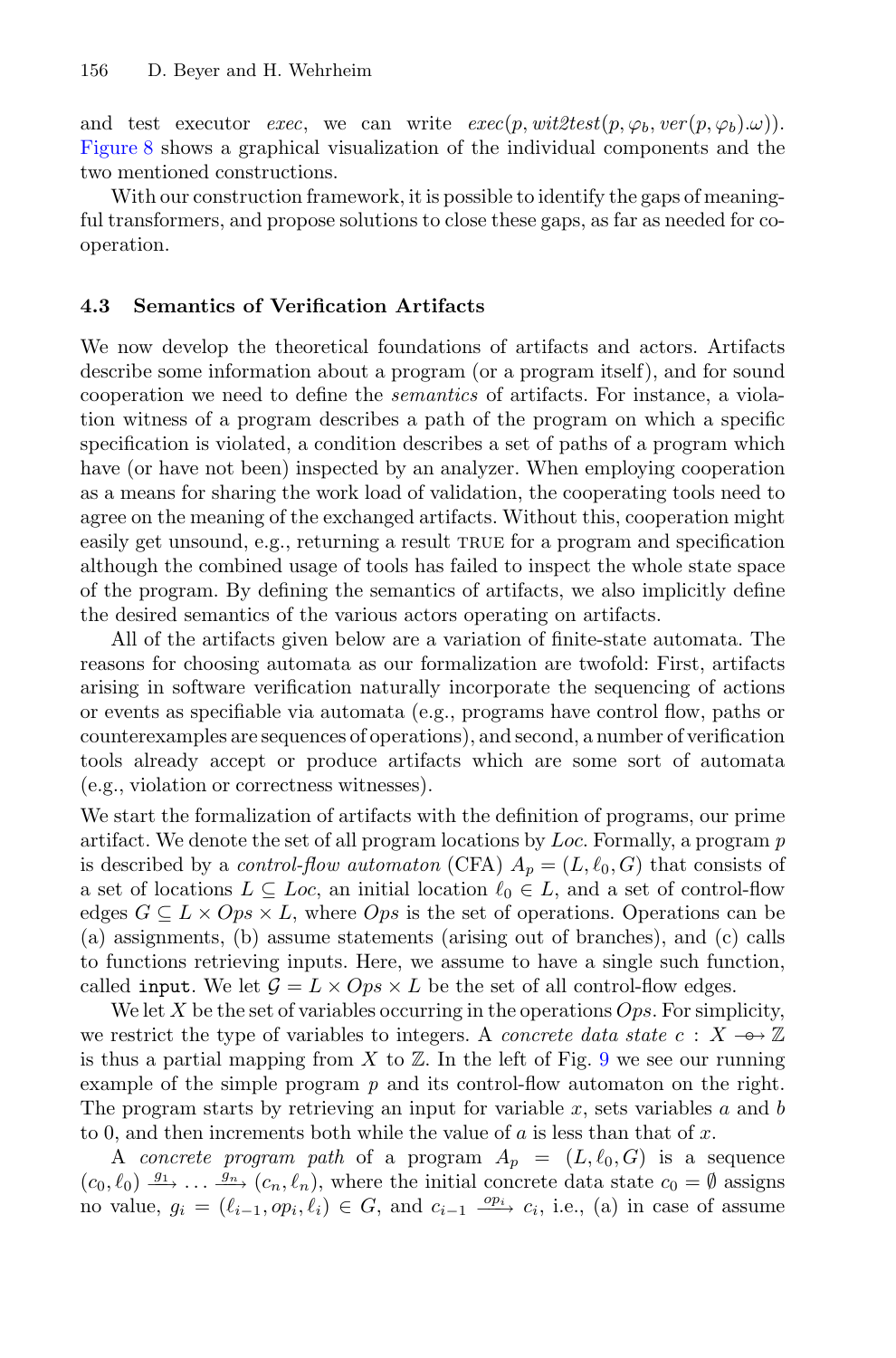

(a) Example program *p*

(b) Control-flow automaton *A<sup>p</sup>*

<span id="page-14-0"></span>**Fig. 9.** Example program and its control-flow automaton

operations,  $c_{i-1} \models op_i (op_i \text{ is a boolean condition})$  and  $c_{i-1} = c_i$ , (b) in case of assignments,  $c_i = \mathsf{SP}_{op_i}(c_{i-1})$ , where  $\mathsf{SP}$  is the strongest-post operator of the operational semantics, and (c) in case of inputs of the form  $x = \text{input}(x), c_i(x) \in \mathbb{Z}$ (nondeterministic choice of input) and  $c_i(y) = c_{i-1}(y)$  for all  $y \neq x$ . An edge g is<br>contained in a concrete program path  $\pi = (c_0, \ell_0)$   $\frac{g_1}{g_1}$ ,  $\frac{g_n}{g_2}$ ,  $(c_0, \ell_0)$  if  $a = a$ . *contained* in a concrete program path  $\pi = (c_0, l_0) \frac{g_1}{g_2} \dots \frac{g_n}{g_n}$   $(c_n, l_n)$  if  $g = g_i$ <br>for some  $i \in [1, n]$ . We let *naths*(A) be the set of all concrete program paths for some  $i \in [1, n]$ . We let  $paths(A_p)$  be the set of all concrete program paths.<br>We allow artifacts to state *assumptions* and *invariants* on program variable

We allow artifacts to state *assumptions* and *invariants* on program variables. These are given as state conditions (from a set  $\Phi$  of predicates over a certain theory). We write  $c \models \psi$  and  $c \models \varphi$  to say that a concrete state c satisfies an assumption  $\psi \in \Phi$  and an invariant  $\varphi \in \Phi$ , respectively.

Artifacts on a program *p* are represented by protocol automata [\[14\]](#page-19-4):

**Definition 1.** *A protocol automaton*  $A = (Q, \Sigma, \delta, q_0, F)$  *for a program CFA*  $A_p = (L, \ell_0, G)$  *consists of* 

- *a finite set* Q <sup>⊆</sup> Ω×Φ *of* states*, each being a pair of a name and an invariant, and an initial state*  $q_0 \in Q$ ,
- *an* alphabet  $\Sigma \subseteq 2^G \times \Phi$ ,
- *a* transition relation  $\delta \subseteq Q \times \Sigma \times Q$ , and
- $$

We write  $q \xrightarrow{(D,\psi)} q'$  for  $(q,(D,\psi), q') \in \delta$ . In figures, we often elide invariants<br>states and assumptions at edges when they are *true*. We furthermore elide at states and assumptions at edges when they are *true*. We furthermore elide the set notation when the element of  $2^G$  is a singleton.

Protocol automata describe paths of a program.<sup>[10](#page-14-1)</sup> Depending on the sort of protocol automaton, these could for instance be paths allowed or disallowed by a specification, or paths already checked by a verifier. A path of the program can be *accepted* (if the automaton reaches a final state) or *covered* by the automaton.

<span id="page-14-1"></span><sup>&</sup>lt;sup>10</sup> Note: Each CFA  $(L, \ell_0, G)$  induces a protocol automaton (where  $\top$  denotes *true*)<br> $(L \times \bot \top)$   $I(L)$   $\top$   $I(L)$   $I(L)$   $\top$   $I(L)$   $I(L)$   $\top$   $I(L)$   $I(L)$   $I(L)$   $I(L)$   $I(L)$   $I(L)$   $I(L)$   $I(L)$   $I(L)$   $I(L)$   $I(L)$  $(L \times {\top}, \{(\{g\}, \top) | g \in G\}, \{((, (\{g\}, \top), l') | g = (l, op, l') \in G\}, (\ell_0, \top), L \times {\top}\}).$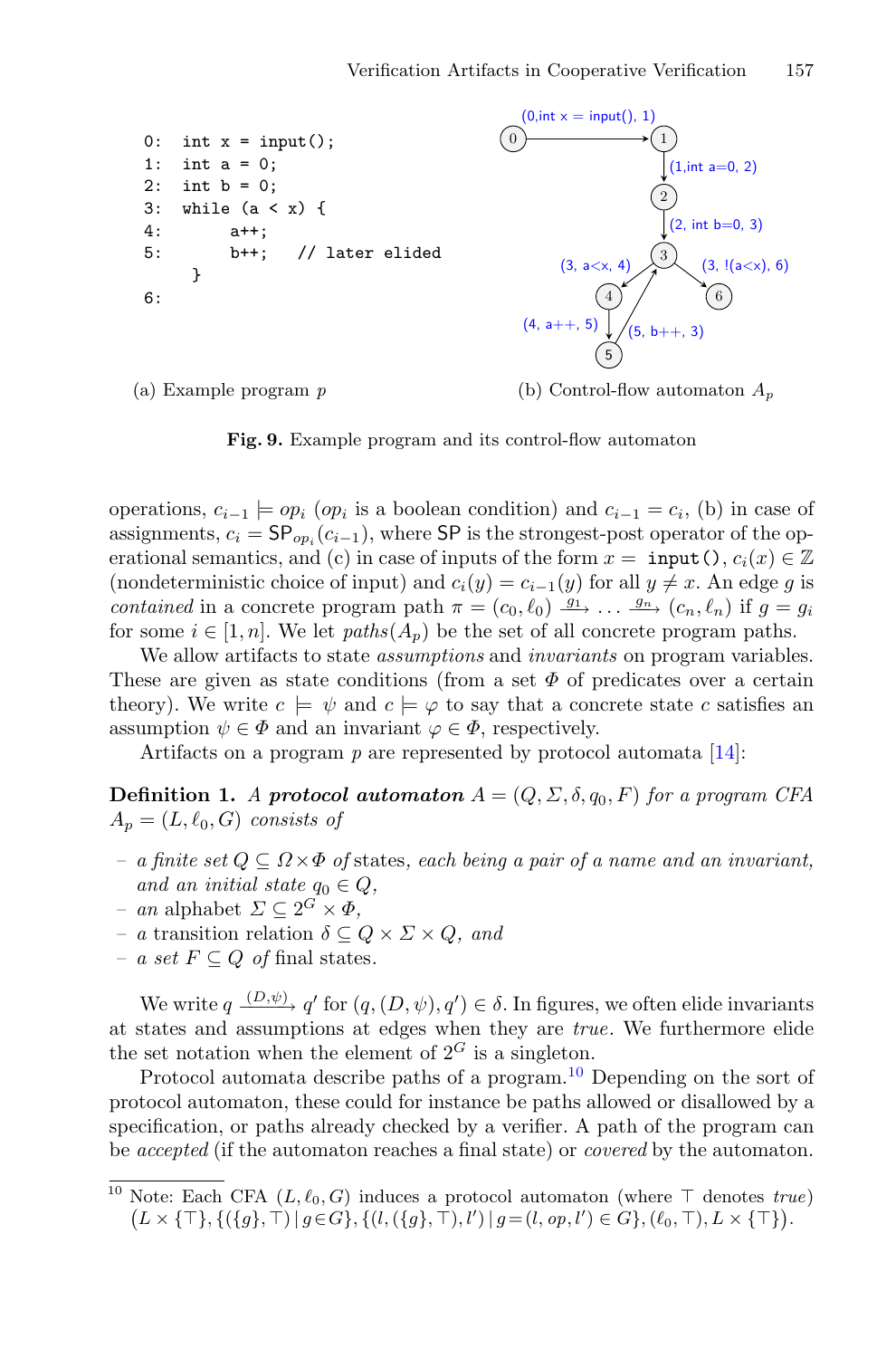

<span id="page-15-0"></span>**Fig. 10.** Automata for a property and a test-goal specification

**Definition 2.** *A protocol automaton*  $A = (Q, \Sigma, \delta, q_0, F)$  **matches** *a path*  $\pi =$  $(c_0, \ell_0) \stackrel{g_1}{\longrightarrow} \ldots \stackrel{g_n}{\longrightarrow} (c_n, \ell_n)$  *if there is a run*  $\rho = q_0 \stackrel{(G_1, \psi_1)}{\longrightarrow} \ldots \stackrel{(G_k, \psi_k)}{\longrightarrow} q_k$  *in A,*<br>*with*  $k \in [0, n]$  s *t* 

*with*  $k \in [0, n]$ *, s.t.*<br>*1.*  $\forall i \in [1, k] : g_i \in G_i$ *, 1.*  $\forall i \in [1, k] : g_i \in G_i,$ <br>  $g \quad \forall i \in [0, k] : c_i \models \varnothing$ 2.  $\forall i \in [0, k] : c_i \models \varphi$ , for  $q_i = (\cdot, \varphi)$  and <br>  $\forall i \in [1, k] : c_i \models \psi_i$ *3.*  $\forall i \in [1, k] : c_i \models \psi_i$ .

*The protocol automaton* A *accepts* the path  $\pi$  *if* A *matches*  $\pi$  *and*  $q_k \in F$ *, and* A *covers*  $\pi$  *if* A matches  $\pi$  and  $k = n$ .

We let L(A) be the set of paths accepted by the automaton A (its *language*) and *paths* $(A)$  be the set of paths covered by A. As we will see below, some protocol automata might have an empty set of final states and just describe a set of paths that they cover.

**Protocol Automata as Representation of Artifacts.** We consider different specializations of protocol automata and use the notation  $A_s$  to denote the automaton that represents the syntactical object s.

(1) A **property automaton** (or, observer automaton)  $A_{\neg \varphi_b} = (Q, \Sigma, \delta, q_0, F)$ is a protocol automaton that satisfies the following conditions:

- 1.  $\forall (\cdot, \varphi) \in Q : \varphi = true$ ,
- 2.  $\forall q \in Q \setminus F, \forall g \in G : \bigvee \{\psi \mid \exists q \stackrel{(D,\psi)}{\longrightarrow} q' \in \delta : g \in D\} = true$ (assuming  $\bigvee \emptyset = false$ ).

Condition 2 ensures that property automata only observe the state of the program (when running in parallel with the program). They do not block, except for the case when the final state is reached where blocking is allowed. Final states denote the reaching of property violations (or, targets).

(2) A **test-goal automaton**  $A_{\varphi_t} = (Q, \Sigma, \delta, q_0, F)$  is a protocol automaton that has only trivial state invariants, i.e.,  $\forall (\cdot, \varphi) \in Q : \varphi = true$ . If a final state is reached, the test goal is fulfilled.

[Figure 10](#page-15-0) shows two specification automata: In [Fig. 10a](#page-15-0) we see a property automaton specifying that variables  $a$  and  $b$  have to be equal when the loop terminates, i.e., the error state is reached if there is a transition from location 3 to 6 at which  $a \neq b$ . The label  $\circ/\mathbf{w}$  (otherwise) denotes all transitions other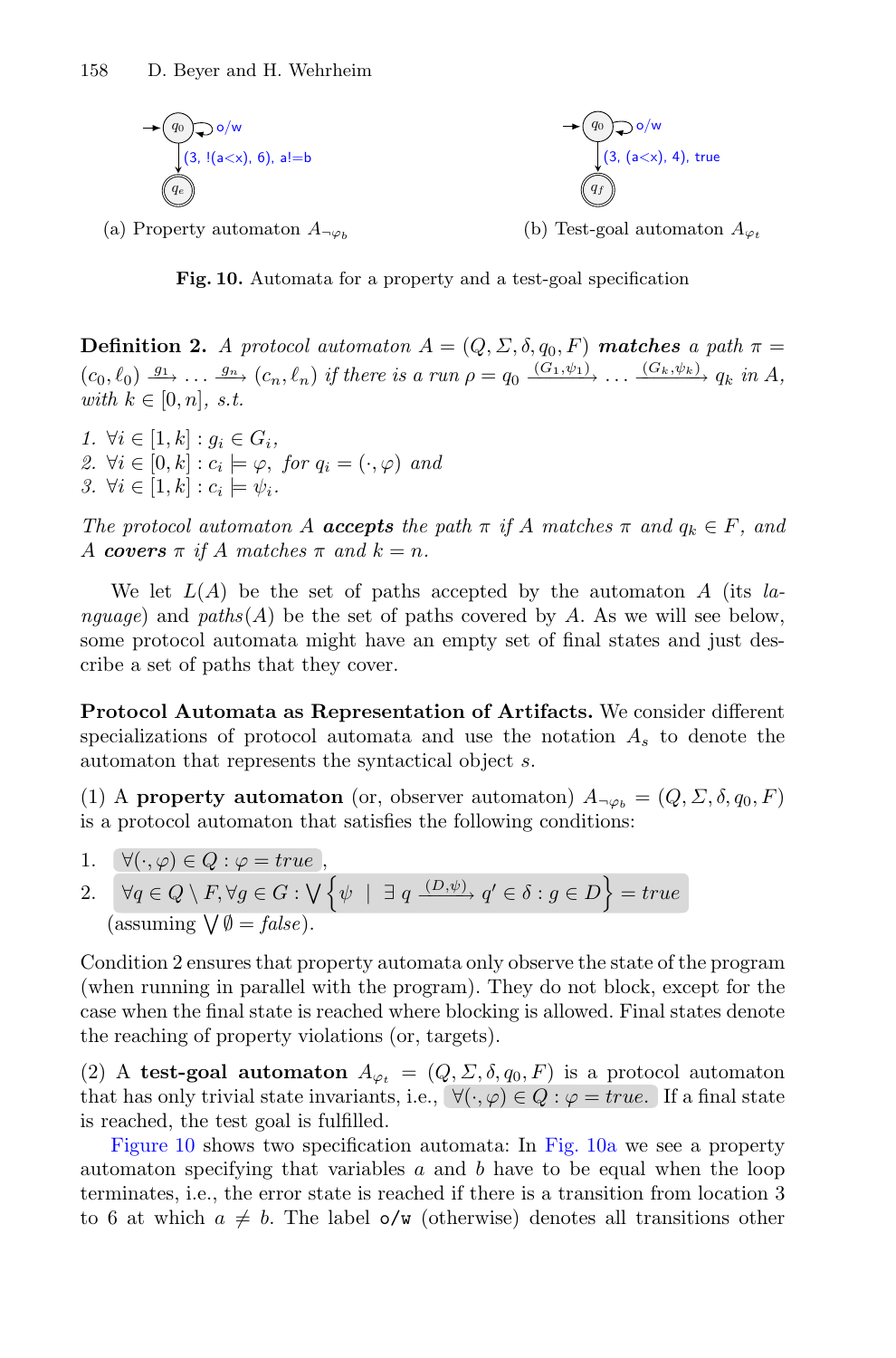

(a) Correctness-witness automaton *A<sup>ω</sup>*

(b) Violation-witness automaton *A<sup>ω</sup>*

<span id="page-16-0"></span>**Fig. 11.** Automata for a correctness witness for program *p* and a violation witness for *p* without line 5, both wrt. behavior specification  $\varphi_b$  of [Fig. 10a](#page-15-0)

than the ones explicitly depicted. [Figure 10b](#page-15-0) depicts a test-goal automaton for the branch condition entering the loop.

(3) A **violation-witness automaton**  $A_\omega = (Q, \Sigma, \delta, q_0, F)$  is a protocol automaton with trivial state invariants only, i.e.,  $\forall (\cdot, \varphi) \in Q : \varphi = true$ .

Violation witnesses are used to describe the part of a program's state space which contains the error. The final state is reached if an error is detected. Counterexamples are a specific form of violation witnesses which describe a single path.

(4) A **correctness-witness automaton**  $A_{\omega} = (Q, \Sigma, \delta, q_0, F)$  is a protocol automaton that has only trivial transition assumptions, that is, trivial transition assumptions, that is,  $\forall (q, (D, \psi), q') \in \delta : \psi = true$ , and all states are final states ( $F = Q$ ).<br>Correctness witness typically gives information about the state space of the A correctness witness typically gives information about the state space of the program (like a loop invariant) in order to facilitate its verification.

In [Fig. 11](#page-16-0) we see both a correctness and a violation witness. The correctness witness belongs to program *<sup>p</sup>* and, e.g., certifies that at location 3 variables a and b are equal (via the invariant for  $q_3$ ). The violation witness on the right belongs to program *p* with line 5 removed, i.e., a program which does not satisfy the property stated in [Fig. 10a.](#page-15-0) The violation witness states that an input value of x being greater or equal to 1 is needed for directing the verifier towards the error.

(5) A **condition automaton**  $A_{\psi} = (Q, \Sigma, \delta, q_0, F)$  is a protocol automaton that satisfies

- 1.  $\forall (\cdot, \varphi) \in Q : \varphi = true$  (no invariants at states) and
- 2.  $\neg \exists (q_f, \cdot, q) \in \delta$  with  $q_f \in F \mid$  (no transitions leaving final states).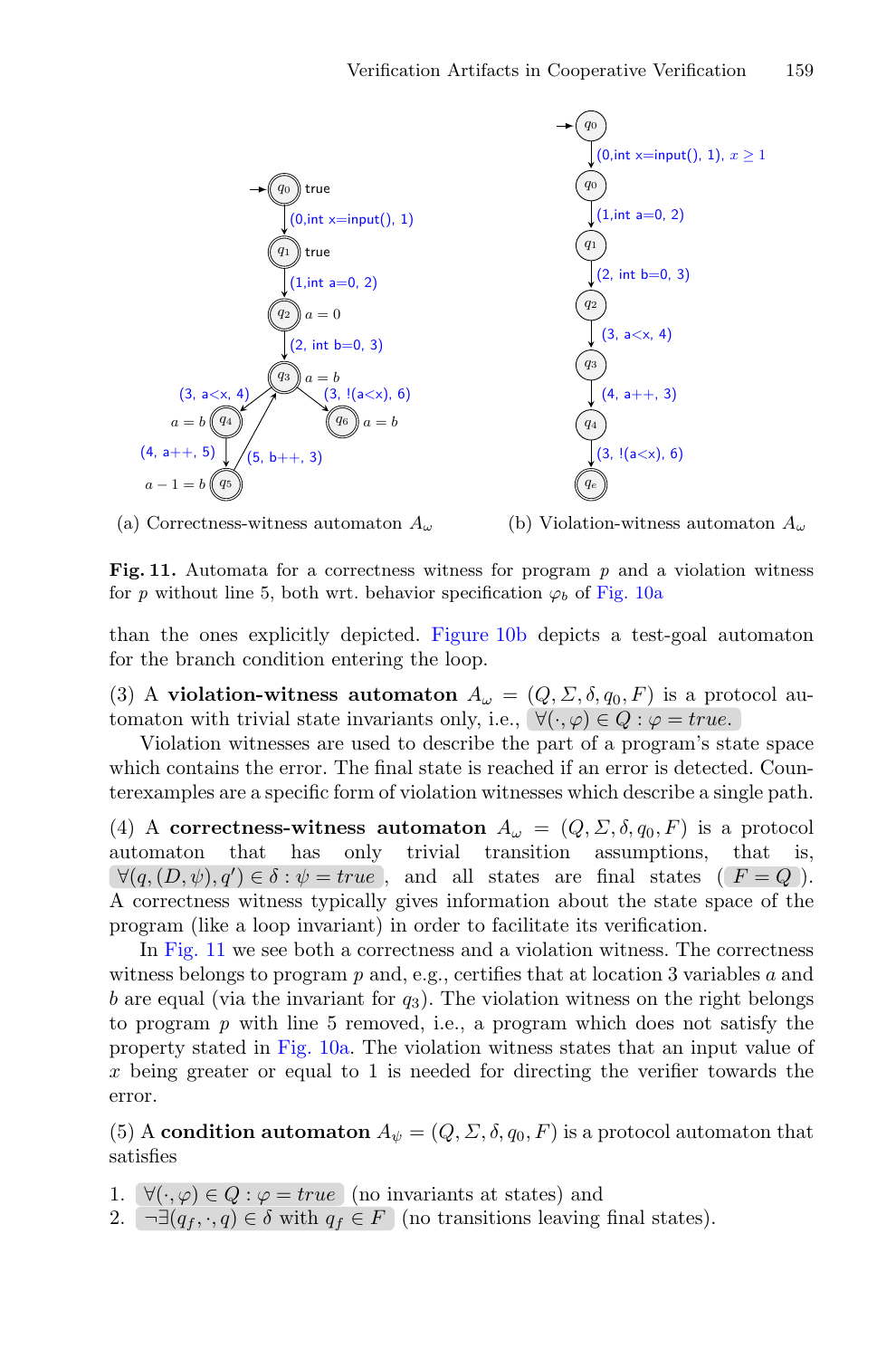

$$
\begin{array}{c}\n\hline\n\text{40} \\
\hline\n\text{40} \\
\hline\n\text{40} \\
\hline\n\text{41} \\
\hline\n\text{42} \\
\hline\n\text{43} \\
\hline\n\text{44} \\
\hline\n\text{45} \\
\hline\n\text{46} \\
\hline\n\text{47} \\
\hline\n\text{48} \\
\hline\n\text{49} \\
\hline\n\text{40} \\
\hline\n\text{40} \\
\hline\n\text{40} \\
\hline\n\text{40} \\
\hline\n\text{40} \\
\hline\n\text{40} \\
\hline\n\text{40} \\
\hline\n\text{40} \\
\hline\n\text{40} \\
\hline\n\text{40} \\
\hline\n\text{40} \\
\hline\n\text{40} \\
\hline\n\text{40} \\
\hline\n\text{40} \\
\hline\n\text{40} \\
\hline\n\text{40} \\
\hline\n\text{40} \\
\hline\n\text{40} \\
\hline\n\text{40} \\
\hline\n\text{40} \\
\hline\n\text{40} \\
\hline\n\text{40} \\
\hline\n\text{40} \\
\hline\n\text{40} \\
\hline\n\text{40} \\
\hline\n\text{40} \\
\hline\n\text{40} \\
\hline\n\text{40} \\
\hline\n\text{40} \\
\hline\n\text{40} \\
\hline\n\text{40} \\
\hline\n\text{40} \\
\hline\n\text{40} \\
\hline\n\text{40} \\
\hline\n\text{40} \\
\hline\n\text{40} \\
\hline\n\text{40} \\
\hline\n\text{40} \\
\hline\n\text{40} \\
\hline\n\text{40} \\
\hline\n\text{40} \\
\hline\n\text{40} \\
\hline\n\text{40} \\
\hline\n\text{40} \\
\hline\n\text{40} \\
\hline\n\text{40} \\
\hline\n\text{40} \\
\hline\n\text{40} \\
\hline\n\text{40} \\
\hline\n\text{40} \\
\hline\n\text{40} \\
\hline\n\text{40} \\
\hline\n\text{40} \\
\hline\n\text{40} \\
\hline\n\text{40} \\
\hline\n\text{40} \\
\hline
$$

(b) Test-case automaton *A<sup>t</sup>*

<span id="page-17-0"></span>**Fig. 12.** Automata for a condition and a test case

A condition is typically used to describe parts of the state space of a program, e.g., the part already explored during verification. Final states are thus used to fix which paths have already been explored.

A test case is a sequence of input values consecutively supplied to the calls of function input. Such a test case is encoded as protocol automaton using a special template variable  $\chi$  that can be instantiated with every program variable.

(6) A **test-case automaton**  $A_t = (Q, \Sigma, \delta, q_0, F)$  for a test case  $\langle z_1, \ldots, z_n \rangle$  is a protocol automaton with the following components: (6) A **test-case automaton**  $A_t = (Q, Z, 0, q_0, r)$  for a test case  $\langle z_1, \ldots, z_n \rangle$ <br>is a protocol automaton with the following components:  $Q = \{q_0, \ldots, q_n\}, q_{i-1} \xrightarrow{((*, \chi = \text{input}(0, *,), \chi = z_i))} q_i, q_0 \xrightarrow{\mathbf{0}/\mathbf{w}} q_0, q_i \xrightarrow{\mathbf{0}/\mathbf{w}} q_i \ (i \in [1, n])$ and  $F = Q$ . For matching these special transitions  $(G_i, \psi_i)$  $((\cdot, \chi = \text{input}(), \cdot), \chi = z)$  with program paths, the program transitions  $g_i$ <br>have to be of the form  $(\ell, x - \text{input}() \ell')$  and the next state needs to satisfy have to be of the form  $(\ell, x = \text{input}(), \ell')$  and the next state needs to satisfy  $c(x) = z, c(x) = c_{i-1}(y)$  for  $y \neq x$  $c_i(x) = z, c_i(y) = c_{i-1}(y)$  for  $y \neq x$ .<br>Figure 12a gives a condition sta

[Figure 12a](#page-17-0) gives a condition stating the exploration of the state space for inputs less or equal to 0. This could for instance be the output of a verifier having checked that the property holds for inputs  $x \leq 0$ . [Figure 12b](#page-17-0) is the test-case automaton for the test case  $\langle 4 \rangle$ .

**Semantics of Protocol Automata.** The above definitions fix the syntactical structure of protocol automata. In addition, we need to state their semantics, i.e., the meaning of particular artifacts for a given program. In the following, we let  $A_p = (L, \ell_0, G)$  be the CFA for a program p and  $A_{\neg \varphi_b}$ ,  $A_{\omega}$ , and  $A_{\varphi_t}$  be protocol automata.

(i) The program *p fulfills* a property specification  $\varphi_b$  if  $paths(A_p) \cap L(A_{\neg \varphi_b}) = \emptyset$ . Our running example *p* fulfills the property of [Fig. 10a.](#page-15-0)

(ii) A correctness witness  $\omega$  is *valid* for a program p and property specification  $\varphi_b$ if  $paths(A_p) \subseteq paths(A_\omega) \land paths(A_p) \cap L(A_{\neg \varphi_b}) = \emptyset$ . We see here that a correctness witnesses can thus be used to facilitate verification: when we run program, property, and correctness witness in parallel in order to check the emptiness of  $paths(A_p) \cap L(A_{\neg \varphi_h})$ , the correctness witness helps in proving the program correct. The correctness witness in [Fig. 11a](#page-16-0) is valid for *p* and the property in [Fig. 10a.](#page-15-0)

**(iii)** A violation witness  $\omega$  is *valid* for a program p and a property specification  $\varphi_b$ if *paths*( $A_p$ ) ∩  $L(A_\omega)$  ∩  $L(A_{\neg \varphi_b}) \neq \emptyset$ . During verification, violation witnesses can thus steer the state-space exploration towards the property violation. Looking again at the running example: If we elide the statement in location 5 of our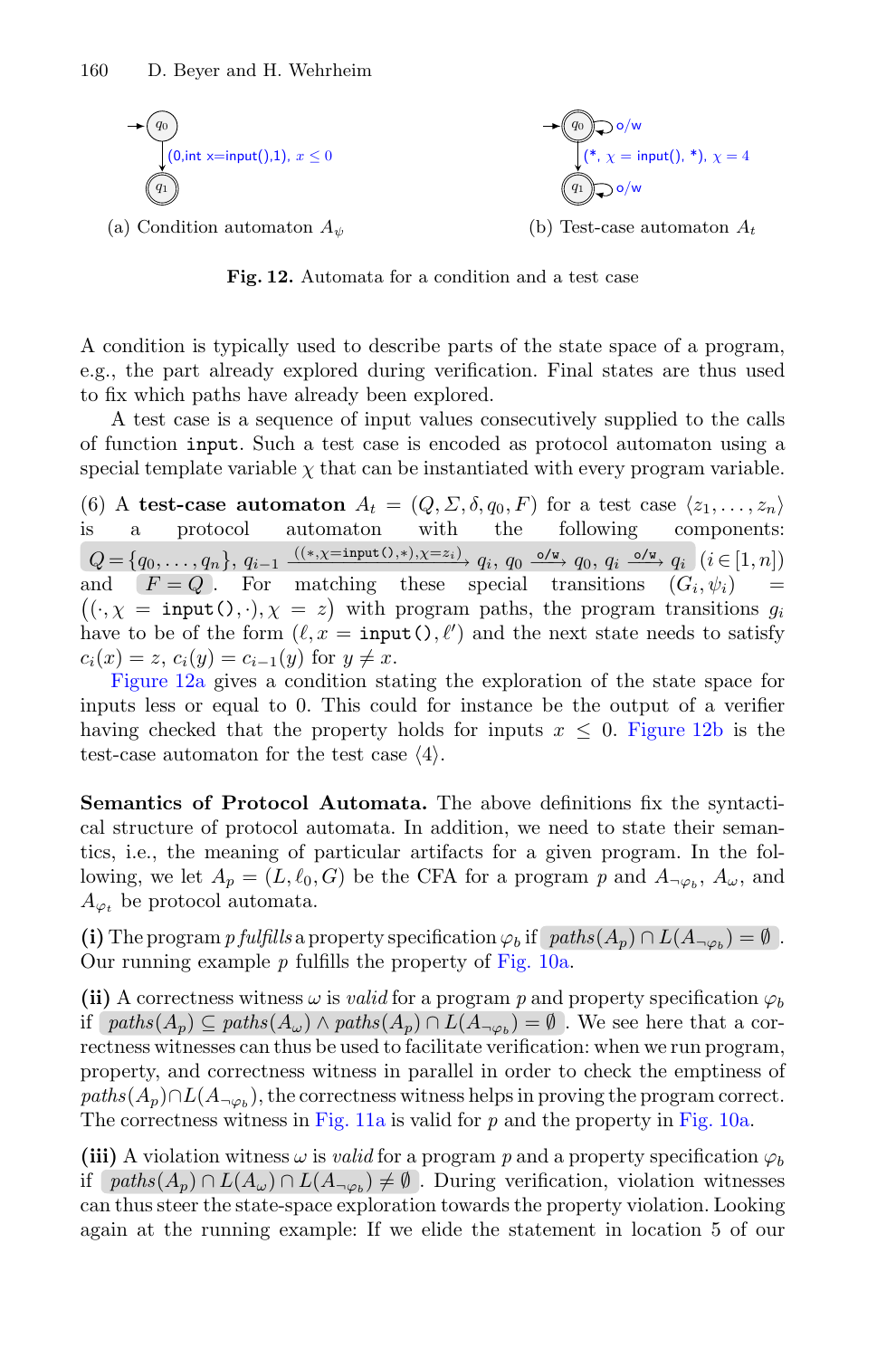program, the automaton in [Fig. 11b](#page-16-0) is a valid violation witness. It restricts the state-space exploration to inputs for variable x which are greater or equal to 1.

**(iv)** A condition  $\psi$  is *correct* for a program *p* and property  $\varphi_b$  if *paths*( $A_p$ ) ∩  $L(A_{\psi}) \cap L(A_{\neg \varphi_b}) = \emptyset$ . All program paths accepted by the condition fulfill the specification given by the property automaton. The condition in [Fig. 12a](#page-17-0) describes all paths of the program *<sup>p</sup>* which initially started with input x less or equal to 0. This condition is correct for *p* and the property automaton in [Fig. 10a.](#page-15-0)

(v) A test-case t for a program p covers a goal of a test-goal specification  $\varphi_t$ if *paths*( $A_p$ ) ∩ *paths*( $A_t$ ) ∩  $L(A_{\varphi_t}) \neq \emptyset$ . Basically, we require that the inputs<br>provided by the test case guarantee the program execution to reach (at least provided by the test case guarantee the program execution to reach (at least one) test goal. If there are more than one final state in the test-goal automaton (or the final state can be reached via different paths), the test-goal automaton specifies several test goals. In this case, the test case covers only some of these goals. The test-case automaton in [Fig. 12b](#page-17-0) for *p* covers the (single) goal of the test-goal automaton in [Fig. 10b.](#page-15-0)

## **5 Conclusion**

Different verification approaches have different strengths, and the only way to benefit from a variety of approaches is to combine them. The two classic approaches of combining approaches either in white-box manner via a tight conceptual integration or in black-bock manner via loosely coupled combinations, such as portfolio or selection, are both insufficient.

We propose that *cooperation* is the right direction to go: a loosely-coupled combination of tools that interact via clear interfaces and exchange formats, in order to achieve the verification goal together. To this end, we provide a classification and an overview of existing techniques, which we briefly describe, while giving most importance to cooperative approaches. We add definitions of several useful artifacts, actors, and their semantics.

As future work we see the development of tool combinations putting the outlined cooperation approach into practice. Since a number of tools already generate some of the discussed artifacts, they are "ready for cooperation". Ultimately, we aim at assembling a pool of actors which can be combined in various ways and where some combination can be easily defined by users, e.g., with the help of a domain-specific combination language.

# **References**

- <span id="page-18-1"></span>1. Abiteboul, S., Hull, R., Vianu, V.: Foundations of Databases. Addison-Wesley (1995)
- <span id="page-18-0"></span>2. Ball, T., Rajamani, S.K.: SLIC: A specification language for interface checking (of C). Technical report MSR-TR-2001-21, Microsoft Research (2002)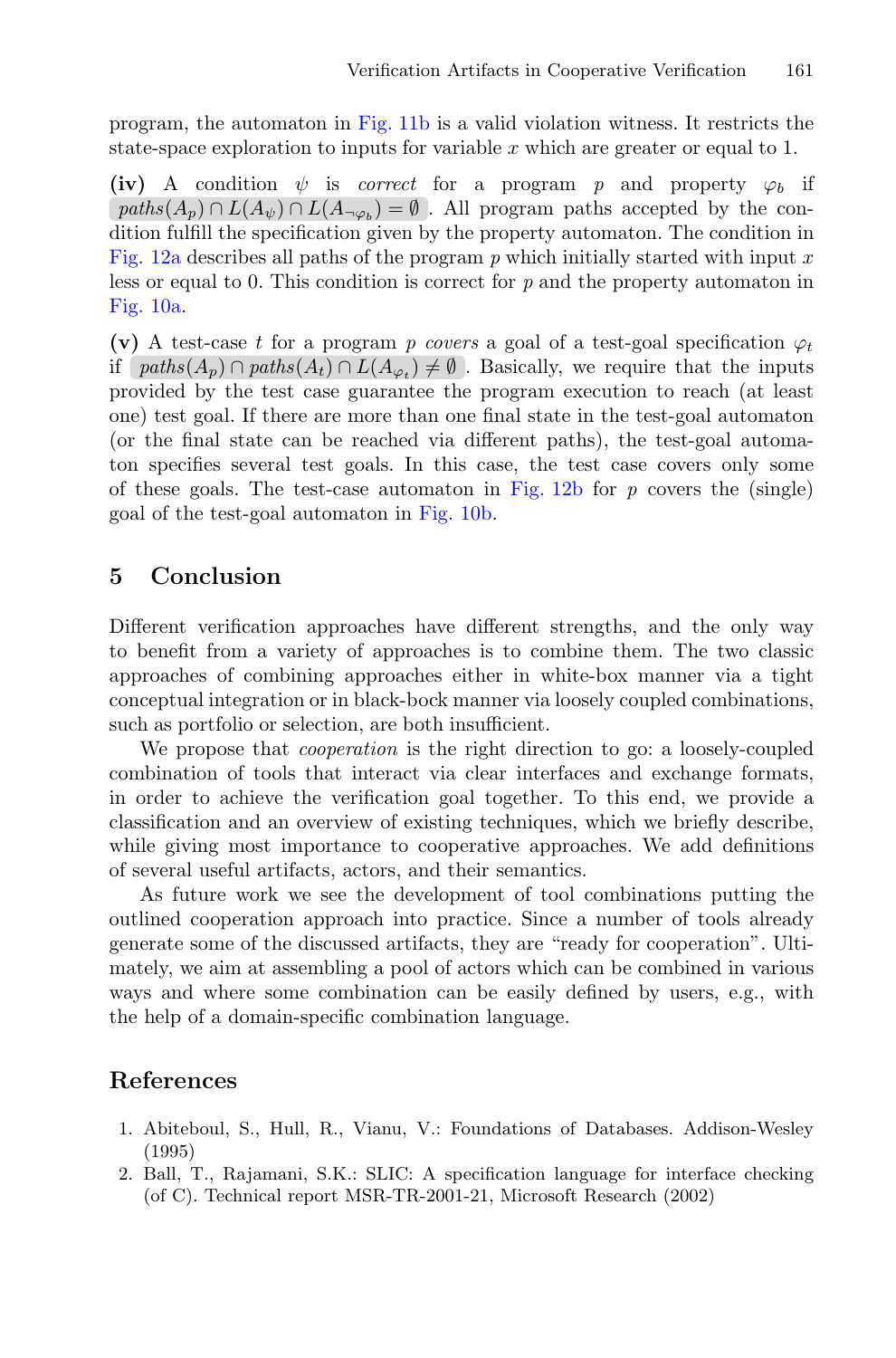- <span id="page-19-10"></span>3. Ball, T., Rajamani, S.K.: The SLAM project: Debugging system software via static analysis. In: Proc. POPL, pp. 1–3. ACM (2002). [https://doi.org/10.1145/](https://doi.org/10.1145/503272.503274) [503272.503274](https://doi.org/10.1145/503272.503274)
- <span id="page-19-13"></span>4. Ball, T., Bounimova, E., Kumar, R., Levin, V.: SLAM2: Static driver verification with under 4% false alarms. In: Proc. FMCAD, pp. 35–42. IEEE (2010)
- <span id="page-19-8"></span>5. Baudin, P., Cuoq, P., Filliâtre, J.C., Marché, C., Monate, B., Moy, Y., Prevosto, V.: ACSL: ANSI/ISO C specification language version 1.15 (2020)
- <span id="page-19-16"></span>6. Beckman, N.E., Nori, A.V., Rajamani, S.K., Simmons, R.J., Tetali, S., Thakur, A.V.: Proofs from tests. IEEE Trans. Softw. Eng. **36**(4), 495–508 (2010). [https://](https://doi.org/10.1109/TSE.2010.49) [doi.org/10.1109/TSE.2010.49](https://doi.org/10.1109/TSE.2010.49)
- <span id="page-19-14"></span>7. Beyer, D.: Second competition on software verification (Summary of SV-COMP 2013). In: Proc. TACAS. LNCS, vol. 7795, pp. 594–609. Springer (2013). [https://](https://doi.org/10.1007/978-3-642-36742-7_43) [doi.org/10.1007/978-3-642-36742-7](https://doi.org/10.1007/978-3-642-36742-7_43) 43
- <span id="page-19-3"></span>8. Beyer, D.: Software verification and verifiable witnesses (Report on SV-COMP 2015). In: Proc. TACAS. LNCS, vol. 9035, pp. 401–416. Springer (2015). [https://](https://doi.org/10.1007/978-3-662-46681-0_31) [doi.org/10.1007/978-3-662-46681-0](https://doi.org/10.1007/978-3-662-46681-0_31)<sub>-31</sub>
- <span id="page-19-6"></span>9. Beyer, D., Chlipala, A.J., Henzinger, T.A., Jhala, R., Majumdar, R.: Generating tests from counterexamples. In: Proc. ICSE, pp. 326–335. IEEE (2004). [https://](https://doi.org/10.1109/ICSE.2004.1317455) [doi.org/10.1109/ICSE.2004.1317455](https://doi.org/10.1109/ICSE.2004.1317455)
- <span id="page-19-9"></span>10. Beyer, D., Chlipala, A.J., Henzinger, T.A., Jhala, R., Majumdar, R.: The Blast query language for software verification. In: Proc. SAS. LNCS, vol. 3148, pp. 2–18. Springer (2004). [https://doi.org/10.1007/978-3-540-27864-1](https://doi.org/10.1007/978-3-540-27864-1_2) 2
- <span id="page-19-2"></span>11. Beyer, D., Dangl, M.: Verification-aided debugging: An interactive web-service for exploring error witnesses. In: Proc. CAV (2). LNCS, vol. 9780, pp. 502–509. Springer (2016). [https://doi.org/10.1007/978-3-319-41540-6](https://doi.org/10.1007/978-3-319-41540-6_28) 28
- <span id="page-19-15"></span>12. Beyer, D., Dangl, M.: Strategy selection for software verification based on Boolean features: A simple but effective approach. In: Proc. ISoLA. LNCS, vol. 11245, pp. 144–159. Springer (2018). [https://doi.org/10.1007/978-3-030-03421-4](https://doi.org/10.1007/978-3-030-03421-4_11) 11
- <span id="page-19-5"></span>13. Beyer, D., Dangl, M., Dietsch, D., Heizmann, M.: Correctness witnesses: Exchanging verification results between verifiers. In: Proc. FSE, pp. 326–337. ACM (2016). <https://doi.org/10.1145/2950290.2950351>
- <span id="page-19-4"></span>14. Beyer, D., Dangl, M., Dietsch, D., Heizmann, M., Stahlbauer, A.: Witness validation and stepwise testification across software verifiers. In: Proc. FSE, pp. 721–733. ACM (2015). <https://doi.org/10.1145/2786805.2786867>
- <span id="page-19-12"></span>15. Beyer, D., Dangl, M., Lemberger, T., Tautschnig, M.: Tests from witnesses: Execution-based validation of verification results. In: Proc. TAP. LNCS, vol. 10889, pp. 3–23. Springer (2018). [https://doi.org/10.1007/978-3-319-92994-1](https://doi.org/10.1007/978-3-319-92994-1_1) 1
- <span id="page-19-0"></span>16. Beyer, D., Dangl, M., Wendler, P.: A unifying view on SMT-based software verification. J. Autom. Reasoning **60**(3), 299–335 (2018). [https://doi.org/10.1007/](https://doi.org/10.1007/s10817-017-9432-6) [s10817-017-9432-6](https://doi.org/10.1007/s10817-017-9432-6)
- <span id="page-19-1"></span>17. Beyer, D., Gulwani, S., Schmidt, D.: Combining model checking and data-flow analysis. In: Handbook of Model Checking, pp. 493–540. Springer (2018). [https://](https://doi.org/10.1007/978-3-319-10575-8_16) [doi.org/10.1007/978-3-319-10575-8](https://doi.org/10.1007/978-3-319-10575-8_16) 16
- <span id="page-19-11"></span>18. Beyer, D., Henzinger, T.A., Jhala, R., Majumdar, R.: The software model checker Blast. Int. J. Softw. Tools Technol. Transf. **9**(5–6), 505–525 (2007). [https://](https://doi.org/10.1007/s10009-007-0044-z) [doi.org/10.1007/s10009-007-0044-z](https://doi.org/10.1007/s10009-007-0044-z)
- <span id="page-19-7"></span>19. Beyer, D., Henzinger, T.A., Keremoglu, M.E., Wendler, P.: Conditional model checking: A technique to pass information between verifiers. In: Proc. FSE. ACM (2012). <https://doi.org/10.1145/2393596.2393664>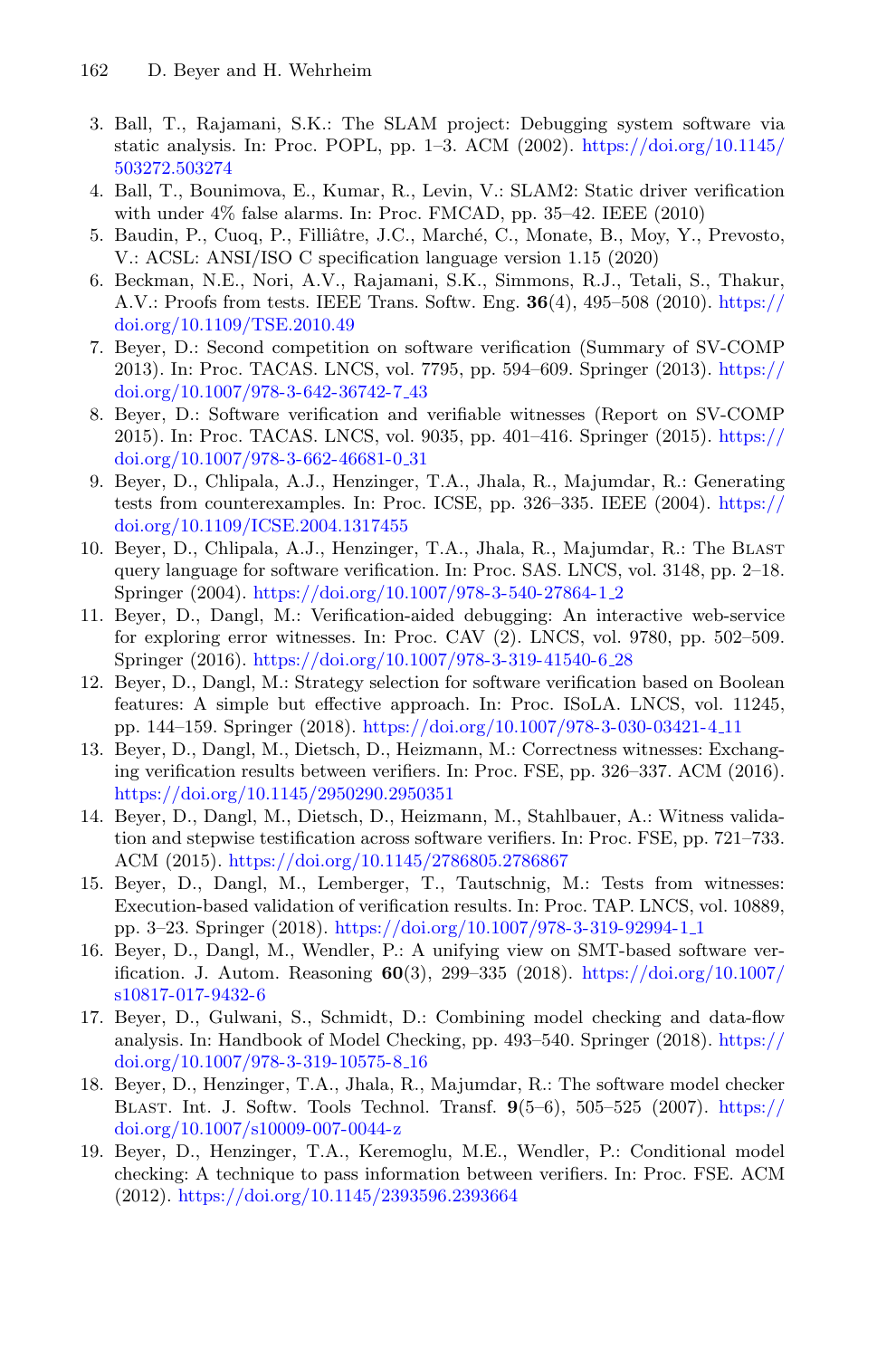- <span id="page-20-12"></span>20. Beyer, D., Henzinger, T.A., Majumdar, R., Rybalchenko, A.: Invariant synthesis for combined theories. In: Proc. VMCAI. LNCS, vol. 4349, pp. 378–394. Springer (2007). [https://doi.org/10.1007/978-3-540-69738-1](https://doi.org/10.1007/978-3-540-69738-1_27) 27
- <span id="page-20-11"></span>21. Beyer, D., Henzinger, T.A., Majumdar, R., Rybalchenko, A.: Path invariants. In: Proc. PLDI, pp. 300–309. ACM (2007). <https://doi.org/10.1145/1250734.1250769>
- <span id="page-20-9"></span>22. Beyer, D., Henzinger, T.A., Théoduloz, G.: Lazy shape analysis. In: Proc. CAV. LNCS, vol. 4144, pp. 532–546. Springer (2006). [https://doi.org/10.1007/](https://doi.org/10.1007/11817963_48) [11817963](https://doi.org/10.1007/11817963_48) 48
- <span id="page-20-4"></span>23. Beyer, D., Henzinger, T.A., Théoduloz, G.: Program analysis with dynamic precision adjustment. In: Proc. ASE, pp. 29–38. IEEE (2008). [https://doi.org/10.1109/](https://doi.org/10.1109/ASE.2008.13) [ASE.2008.13](https://doi.org/10.1109/ASE.2008.13)
- 24. Beyer, D., Jakobs, M.C.: CoVeriTest: Cooperative verifier-based testing. In: Proc. FASE. LNCS, vol. 11424, pp. 389–408. Springer (2019). [https://doi.org/10.1007/](https://doi.org/10.1007/978-3-030-16722-6_23) [978-3-030-16722-6](https://doi.org/10.1007/978-3-030-16722-6_23) 23
- <span id="page-20-6"></span>25. Beyer, D., Jakobs, M.C., Lemberger, T., Wehrheim, H.: Reducer-based construction of conditional verifiers. In: Proc. ICSE, pp. 1182–1193. ACM (2018). [https://](https://doi.org/10.1145/3180155.3180259) [doi.org/10.1145/3180155.3180259](https://doi.org/10.1145/3180155.3180259)
- <span id="page-20-7"></span>26. Beyer, D., Keremoglu, M.E.: CPAchecker: A tool for configurable software verification. In: Proc. CAV. LNCS, vol. 6806, pp. 184–190. Springer (2011). [https://](https://doi.org/10.1007/978-3-642-22110-1_16) [doi.org/10.1007/978-3-642-22110-1](https://doi.org/10.1007/978-3-642-22110-1_16) 16
- <span id="page-20-8"></span>27. Beyer, D., Keremoglu, M.E., Wendler, P.: Predicate abstraction with adjustableblock encoding. In: Proc. FMCAD, pp. 189–197. FMCAD (2010)
- <span id="page-20-15"></span>28. Beyer, D., Lemberger, T.: Conditional testing: Off-the-shelf combination of testcase generators. In: Proc. ATVA. LNCS, vol. 11781, pp. 189–208. Springer (2019). [https://doi.org/10.1007/978-3-030-31784-3](https://doi.org/10.1007/978-3-030-31784-3_11)<sub>-11</sub>
- <span id="page-20-5"></span>29. Beyer, D., Löwe, S., Novikov, E., Stahlbauer, A., Wendler, P.: Precision reuse for efficient regression verification. In: Proc. FSE, pp. 389–399. ACM (2013). [https://](https://doi.org/10.1145/2491411.2491429) [doi.org/10.1145/2491411.2491429](https://doi.org/10.1145/2491411.2491429)
- <span id="page-20-1"></span>30. Beyer, D., Wehrheim, H.: Verification artifacts in cooperative verification: Survey and unifying component framework. arXiv/CoRR 1905(08505), May 2019. [https://](https://arxiv.org/abs/1905.08505) [arxiv.org/abs/1905.08505](https://arxiv.org/abs/1905.08505)
- <span id="page-20-3"></span>31. Beyer, D., Wendler, P.: Reuse of verification results: Conditional model checking, precision reuse, and verification witnesses. In: Proc. SPIN. LNCS, vol. 7976, pp. 1–17. Springer (2013). [https://doi.org/10.1007/978-3-642-39176-7](https://doi.org/10.1007/978-3-642-39176-7_1) 1
- <span id="page-20-14"></span>32. Beyer, D.: Partial verification and intermediate results as a solution to combine automatic and interactive verification techniques. In: Proc. ISoLA. LNCS, vol. 9952, pp. 874–880. Springer (2016). [https://doi.org/](https://doi.org/10.1007/978-3-319-47166-2) [10.1007/978-3-319-47166-2](https://doi.org/10.1007/978-3-319-47166-2)
- <span id="page-20-0"></span>33. Biere, A., Cimatti, A., Clarke, E.M., Zhu, Y.: Symbolic model checking without BDDs. In: Proc. TACAS. LNCS, vol. 1579, pp. 193–207. Springer (1999). [https://](https://doi.org/10.1007/3-540-49059-0_14) [doi.org/10.1007/3-540-49059-0](https://doi.org/10.1007/3-540-49059-0_14) 14
- <span id="page-20-2"></span>34. Castaño, R., Braberman, V.A., Garbervetsky, D., Uchitel, S.: Model checker execution reports. In: Proc. ASE, pp. 200–205. IEEE (2017). [https://doi.org/10.1109/](https://doi.org/10.1109/ASE.2017.8115633) [ASE.2017.8115633](https://doi.org/10.1109/ASE.2017.8115633)
- <span id="page-20-13"></span>35. Ceri, S., Gottlob, G., Tanca, L.: What you always wanted to know about Datalog (and never dared to ask). IEEE Trans. Knowl. Data Eng. **1**(1), 146–166 (1989)
- <span id="page-20-10"></span>36. Chalupa, M., Vitovsk´a, M., Strejcek, J.: Symbiotic 5: Boosted instrumentation (competition contribution). In: Proc. TACAS. LNCS, vol. 10806. Springer (2018). [https://doi.org/10.1007/978-3-319-89963-3](https://doi.org/10.1007/978-3-319-89963-3_29) 29
- 37. Christakis, M., Müller, P., Wüstholz, V.: Guiding dynamic symbolic execution toward unverified program executions. In: Proc. ICSE, pp. 144–155. ACM (2016). <https://doi.org/10.1145/2884781.2884843>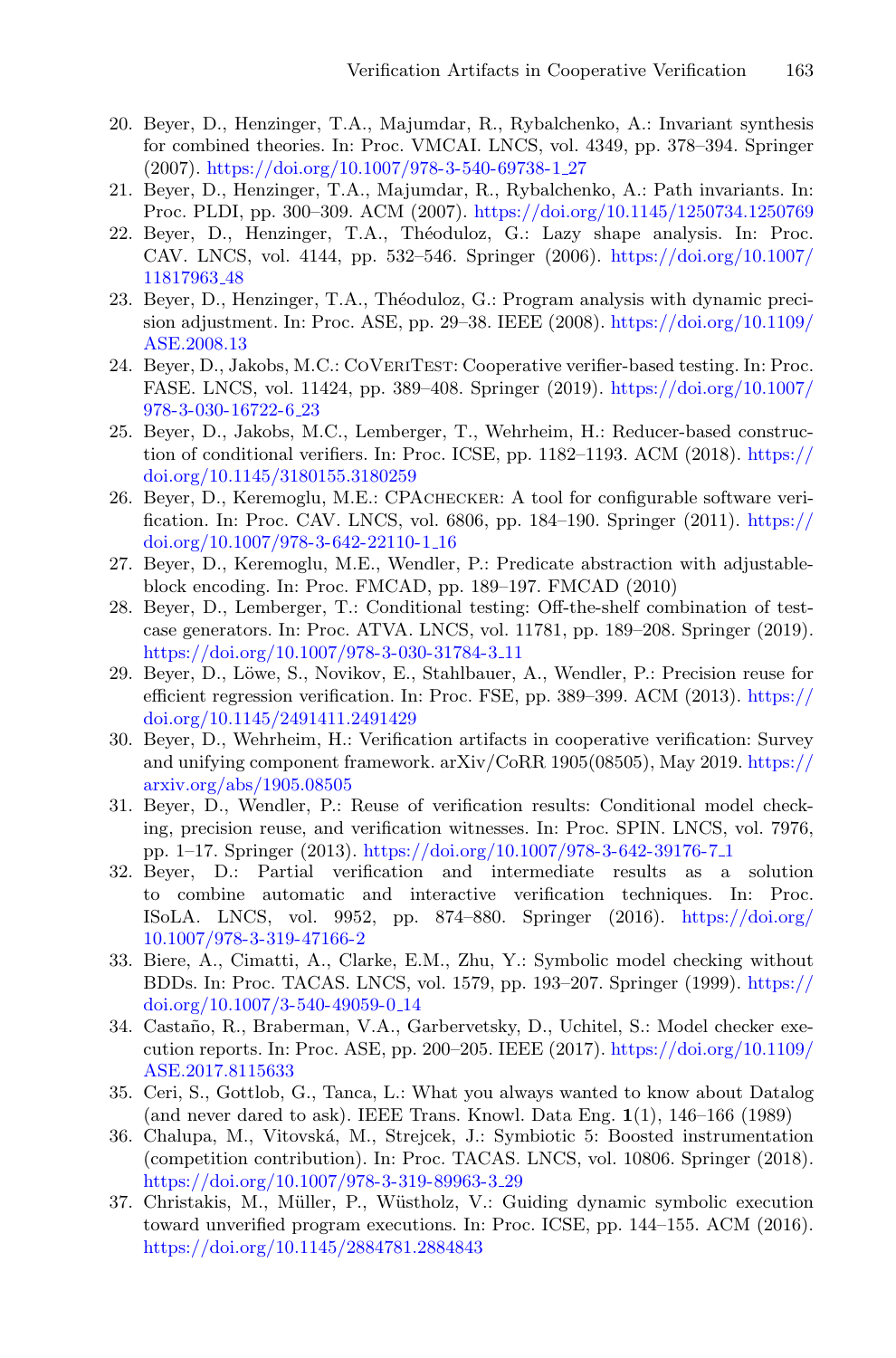- <span id="page-21-0"></span>38. Clarke, E.M., Grumberg, O., Jha, S., Lu, Y., Veith, H.: Counterexample-guided abstraction refinement for symbolic model checking. J. ACM **50**(5), 752–794 (2003). <https://doi.org/10.1145/876638.876643>
- <span id="page-21-10"></span>39. Codish, M., Mulkers, A., Bruynooghe, M., de la Banda, M.G., Hermenegildo, M.: Improving abstract interpretations by combining domains. In: Proc. PEPM, pp. 194–205. ACM (1993). <https://doi.org/10.1145/154630.154650>
- <span id="page-21-9"></span>40. Cousot, P., Cousot, R.: Systematic design of program-analysis frameworks. In: Proc. POPL, pp. 269–282. ACM (1979). <https://doi.org/10.1145/567752.567778>
- <span id="page-21-16"></span>41. Cruanes, S., Hamon, G., Owre, S., Shankar, N.: Tool integration with the Evidential Tool Bus. In: Proc. VMCAI. LNCS, vol. 7737, pp. 275–294. Springer (2013). [https://doi.org/10.1007/978-3-642-35873-9](https://doi.org/10.1007/978-3-642-35873-9_18) 18
- <span id="page-21-17"></span>42. Cruanes, S., Heymans, S., Mason, I., Owre, S., Shankar, N.: The semantics of Datalog for the Evidential Tool Bus. In: Specification, Algebra, and Software, pp. 256–275. Springer (2014)
- <span id="page-21-11"></span>43. Cuoq, P., Kirchner, F., Kosmatov, N., Prevosto, V., Signoles, J., Yakobowski, B.: Frama-C. In: Proc. SEFM, pp. 233–247. Springer (2012). [https://doi.org/10.1007/](https://doi.org/10.1007/978-3-642-33826-7_16) [978-3-642-33826-7](https://doi.org/10.1007/978-3-642-33826-7_16) 16
- <span id="page-21-6"></span>44. Czech, M., Hüllermeier, E., Jakobs, M., Wehrheim, H.: Predicting rankings of software verification tools. In: Proc. SWAN, pp. 23–26. ACM (2017). [https://](https://doi.org/10.1145/3121257.3121262) [doi.org/10.1145/3121257.3121262](https://doi.org/10.1145/3121257.3121262)
- <span id="page-21-2"></span>45. Czech, M., Jakobs, M., Wehrheim, H.: Just test what you cannot verify! In: Proc. FASE. LNCS, vol. 9033, pp. 100–114. Springer (2015). [https://doi.org/10.1007/](https://doi.org/10.1007/978-3-662-46675-9_7) [978-3-662-46675-9](https://doi.org/10.1007/978-3-662-46675-9_7) 7
- <span id="page-21-3"></span>46. Daca, P., Gupta, A., Henzinger, T.A.: Abstraction-driven concolic testing. In: Proc. VMCAI. LNCS, vol. 9583, pp. 328–347. Springer (2016). [https://doi.org/10.1007/](https://doi.org/10.1007/978-3-662-49122-5_16) [978-3-662-49122-5](https://doi.org/10.1007/978-3-662-49122-5_16) 16
- <span id="page-21-4"></span>47. Demyanova, Y., Pani, T., Veith, H., Zuleger, F.: Empirical software metrics for benchmarking of verification tools. In: Proc. CAV. LNCS, vol. 9206, pp. 561–579. Springer (2015). [https://doi.org/10.1007/978-3-319-21690-4](https://doi.org/10.1007/978-3-319-21690-4_39) 39
- <span id="page-21-5"></span>48. Demyanova, Y., Pani, T., Veith, H., Zuleger, F.: Empirical software metrics for benchmarking of verification tools. Formal Methods Syst. Des. **50**(2–3), 289–316 (2017). <https://doi.org/10.1007/s10703-016-0264-5>
- <span id="page-21-1"></span>49. Ernst, G., Huisman, M., Mostowski, W., Ulbrich, M.: VerifyThis: Verification competition with a human factor. In: Proc. TACAS. LNCS, vol. 11429, pp. 176–195. Springer (2019). [https://doi.org/10.1007/978-3-030-17502-3](https://doi.org/10.1007/978-3-030-17502-3_12) 12
- <span id="page-21-12"></span>50. Fischer, J., Jhala, R., Majumdar, R.: Joining data flow with predicates. In: Proc. FSE, pp. 227–236. ACM (2005). <https://doi.org/10.1145/1081706.1081742>
- <span id="page-21-14"></span>51. Gerrard, M.J., Dwyer, M.B.: Comprehensive failure characterization. In: Proc. ASE, pp. 365–376. IEEE (2017). <https://doi.org/10.1109/ASE.2017.8115649>
- <span id="page-21-15"></span>52. Gerrard, M.J., Dwyer, M.B.: ALPACA: A large portfolio-based alternating conditional analysis. In: Proc. ICSE, pp. 35–38. IEEE (2019). [https://doi.org/10.1109/](https://doi.org/10.1109/ICSE-Companion.2019.00032) [ICSE-Companion.2019.00032](https://doi.org/10.1109/ICSE-Companion.2019.00032)
- <span id="page-21-13"></span>53. Godefroid, P., Sen, K.: Combining model checking and testing. In: Handbook of Model Checking, pp. 613–649. Springer (2018). [https://doi.org/10.1007/](https://doi.org/10.1007/978-3-319-10575-8_19) [978-3-319-10575-8](https://doi.org/10.1007/978-3-319-10575-8_19) 19
- <span id="page-21-7"></span>54. Godefroid, P., Nori, A.V., Rajamani, S.K., Tetali, S.: Compositional may-must program analysis: unleashing the power of alternation. In: Proc. POPL, pp. 43–56. ACM (2010). <https://doi.org/10.1145/1706299.1706307>
- <span id="page-21-8"></span>55. Gulavani, B.S., Henzinger, T.A., Kannan, Y., Nori, A.V., Rajamani, S.K.: Synergy: A new algorithm for property checking. In: Proc. FSE, pp. 117–127. ACM (2006). <https://doi.org/10.1145/1181775.1181790>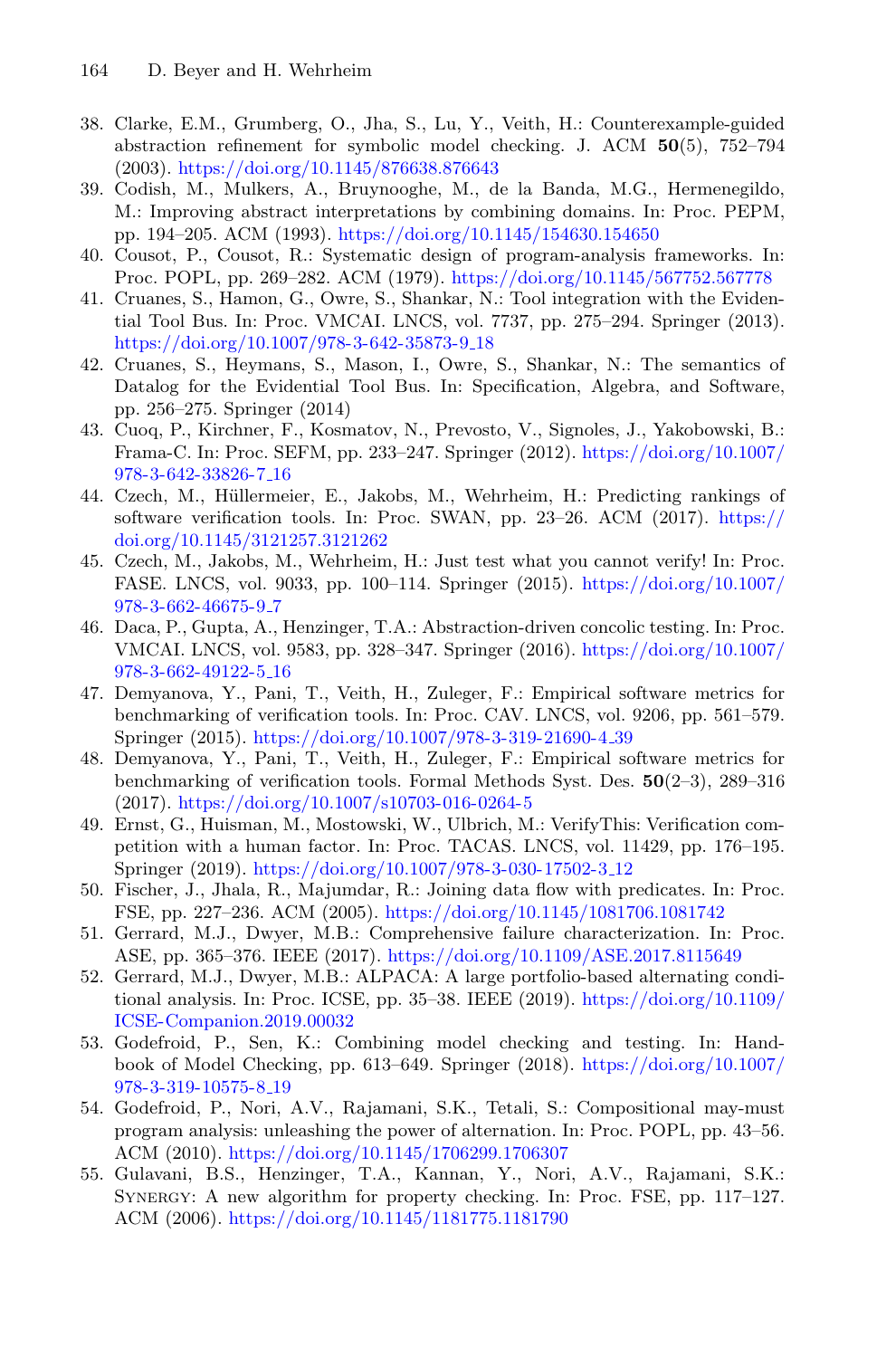- <span id="page-22-10"></span>56. Gulwani, S., Tiwari, A.: Combining abstract interpreters. In: Proc. PLDI, pp. 376–386. ACM (2006). <https://doi.org/10.1145/1133981.1134026>
- <span id="page-22-9"></span>57. Gurfinkel, A., Albarghouthi, A., Chaki, S., Li, Y., Chechik, M.: Ufo: Verification with interpolants and abstract interpretation (competition contribution). In: Proc. TACAS. LNCS, vol. 7795, pp. 637–640. Springer (2013). [https://doi.org/10.1007/](https://doi.org/10.1007/978-3-642-36742-7_52) [978-3-642-36742-7](https://doi.org/10.1007/978-3-642-36742-7_52) 52
- <span id="page-22-15"></span>58. Harman, M., Hu, L., Hierons, R.M., Wegener, J., Sthamer, H., Baresel, A., Roper, M.: Testability transformation. IEEE Trans. Softw. Eng. **30**(1), 3–16 (2004). <https://doi.org/10.1109/TSE.2004.1265732>
- <span id="page-22-4"></span>59. Hatcliff, J., Leavens, G.T., Leino, K.R.M., Müller, P., Parkinson, M.: Behavioral interface specification languages. ACM Comput. Surv. **44**(3) (2012). [https://](https://doi.org/10.1145/2187671.2187678) [doi.org/10.1145/2187671.2187678](https://doi.org/10.1145/2187671.2187678)
- <span id="page-22-3"></span>60. Henzinger, T.A., Jhala, R., Majumdar, R., Sanvido, M.A.A.: Extreme model checking. In: Verification: Theory and Practice, pp. 332–358 (2003). [https://doi.org/](https://doi.org/10.1007/978-3-540-39910-0_16) [10.1007/978-3-540-39910-0](https://doi.org/10.1007/978-3-540-39910-0_16) 16
- <span id="page-22-13"></span>61. Holzer, A., Schallhart, C., Tautschnig, M., Veith, H.: Query-driven program testing. In: Proc. VMCAI. LNCS, vol. 5403, pp. 151–166. Springer (2009). [https://doi.org/](https://doi.org/10.1007/978-3-540-93900-9_15) [10.1007/978-3-540-93900-9](https://doi.org/10.1007/978-3-540-93900-9_15) 15
- <span id="page-22-14"></span>62. Holzer, A., Schallhart, C., Tautschnig, M., Veith, H.: How did you specify your test suite. In: Proc. ASE, pp. 407–416. ACM (2010). [https://doi.org/10.1145/](https://doi.org/10.1145/1858996.1859084) [1858996.1859084](https://doi.org/10.1145/1858996.1859084)
- <span id="page-22-6"></span>63. Huberman, B.A., Lukose, R.M., Hogg, T.: An economics approach to hard computational problems. Science **275**(7), 51–54 (1997)
- <span id="page-22-5"></span>64. Hutter, F., Hoos, H.H., Leyton-Brown, K.: Sequential model-based optimization for general algorithm configuration. In: Proc. LION. LNCS, vol. 6683, pp. 507–523. Springer (2011). [https://doi.org/10.1007/978-3-642-25566-3](https://doi.org/10.1007/978-3-642-25566-3_40) 40
- 65. Jakobs, M.C.: Speed up configurable certificate validation by certificate reduction and partitioning. In: Proc. SEFM. LNCS, vol. 9276, pp. 159–174. Springer (2015). [https://doi.org/10.1007/978-3-319-22969-0](https://doi.org/10.1007/978-3-319-22969-0_12)<sub>-</sub>12
- <span id="page-22-2"></span>66. Jakobs, M.C., Wehrheim, H.: Certification for configurable program analysis. In: Proc. SPIN, pp. 30–39. ACM (2014). <https://doi.org/10.1145/2632362.2632372>
- <span id="page-22-7"></span>67. Jakobs, M.: PART*PW* : From partial analysis results to a proof witness. In: Proc. SEFM. LNCS, vol. 10469, pp. 120–135. Springer (2017). [https://doi.org/10.1007/](https://doi.org/10.1007/978-3-319-66197-1_8) [978-3-319-66197-1](https://doi.org/10.1007/978-3-319-66197-1_8) 8
- 68. Jakobs, M., Wehrheim, H.: Compact proof witnesses. In: Proc. NFM. LNCS, vol. 10227, pp. 389–403. Springer (2017). [https://doi.org/10.1007/](https://doi.org/10.1007/978-3-319-57288-8_28) [978-3-319-57288-8](https://doi.org/10.1007/978-3-319-57288-8_28) 28
- <span id="page-22-0"></span>69. Kildall, G.A.: A unified approach to global program optimization. In: Proc. POPL, pp. 194–206. ACM (1973). <https://doi.org/10.1145/512927.512945>
- <span id="page-22-1"></span>70. King, J.C.: Symbolic execution and program testing. Commun. ACM **19**(7), 385–394 (1976). <https://doi.org/10.1145/360248.360252>
- <span id="page-22-8"></span>71. Lal, A., Qadeer, S., Lahiri, S.K.: A solver for reachability modulo theories. In: Proc. CAV. LNCS, vol. 7358, pp. 427–443. Springer (2012). [https://doi.org/](https://doi.org/10.1007/978-3-642-31424-7_32) [10.1007/978-3-642-31424-7](https://doi.org/10.1007/978-3-642-31424-7_32) 32
- <span id="page-22-11"></span>72. Lerner, S., Grove, D., Chambers, C.: Composing data-flow analyses and transformations. In: Proc. POPL, pp. 270–282. ACM (2002). [https://doi.org/10.1145/](https://doi.org/10.1145/503272.503298) [503272.503298](https://doi.org/10.1145/503272.503298)
- <span id="page-22-12"></span>73. Leue, S., Befrouei, M.T.: Counterexample explanation by anomaly detection. In: Proc. SPIN. LNCS, vol. 7385, pp. 24–42. Springer (2012). [https://doi.org/10.1007/](https://doi.org/10.1007/978-3-642-31759-0_5) [978-3-642-31759-0](https://doi.org/10.1007/978-3-642-31759-0_5) 5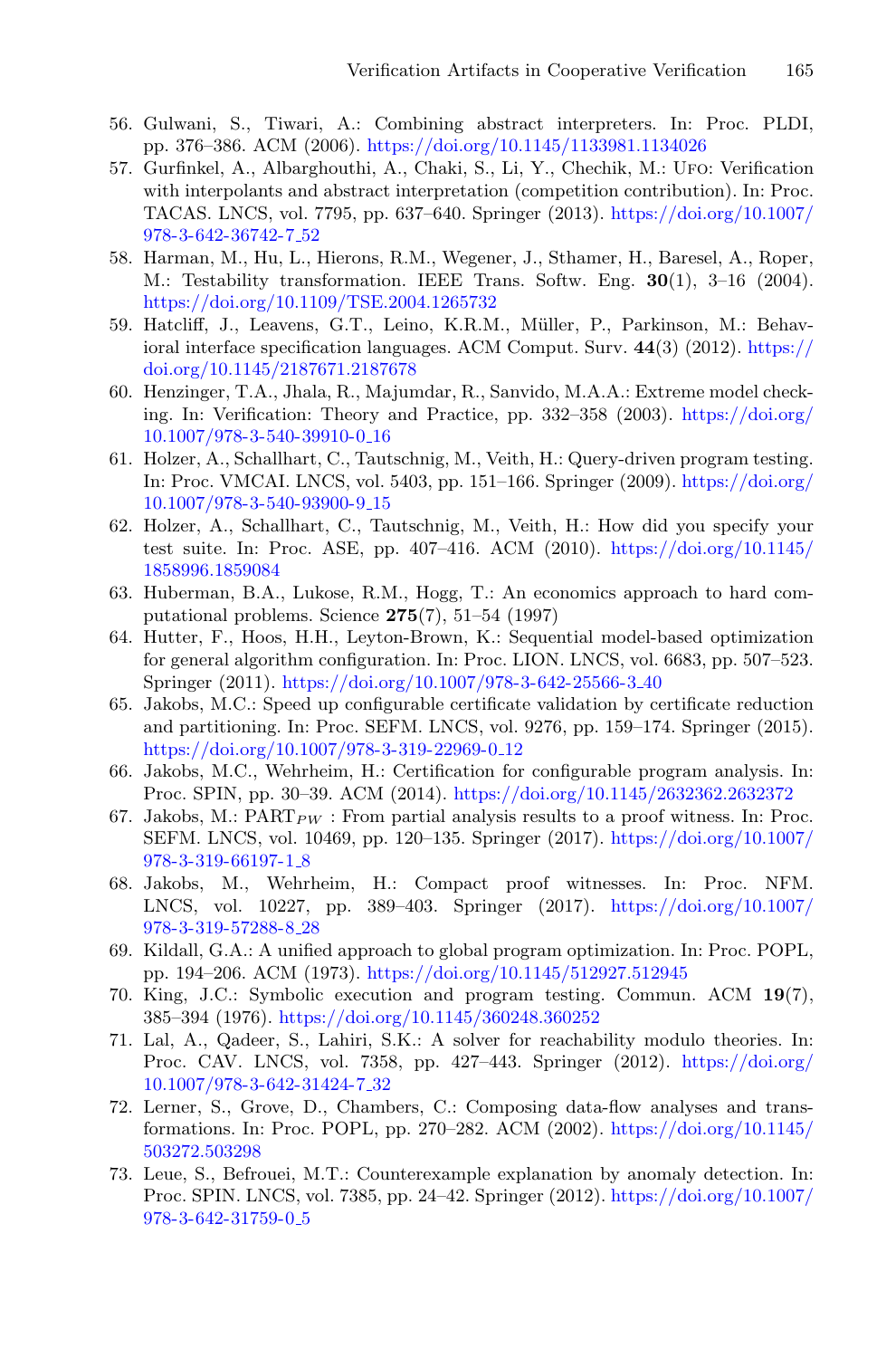- <span id="page-23-8"></span>74. Margaria, T., Nagel, R., Steffen, B.: Remote integration and coordination of verification tools in jETI. In: Proc. ECBS, pp.  $431-436$  (2005). [https://doi.org/](https://doi.org/10.1109/ECBS.2005.59) [10.1109/ECBS.2005.59](https://doi.org/10.1109/ECBS.2005.59)
- 75. Margaria, T.: Web services-based tool-integration in the ETI platform. Softw. Syst. Modeling **4**(2), 141–156 (2005). <https://doi.org/10.1007/s10270-004-0072-z>
- <span id="page-23-9"></span>76. Margaria, T., Nagel, R., Steffen, B.: jETI: A tool for remote tool integration. In: Proc. TACAS. LNCS, vol. 3440, pp. 557–562. Springer (2005). [https://doi.org/](https://doi.org/10.1007/978-3-540-31980-1_38) [10.1007/978-3-540-31980-1](https://doi.org/10.1007/978-3-540-31980-1_38) 38
- <span id="page-23-6"></span>77. Müller, P., Peringer, P., Vojnar, T.: Predator hunting party (competition contribution). In: Proc. TACAS. LNCS, vol. 9035, pp. 443–446. Springer (2015). [https://](https://doi.org/10.1007/978-3-662-46681-0_40) [doi.org/10.1007/978-3-662-46681-0](https://doi.org/10.1007/978-3-662-46681-0_40) 40
- <span id="page-23-3"></span>78. Necula, G.C., McPeak, S., Rahul, S.P., Weimer, W.: Cil: Intermediate language and tools for analysis and transformation of C programs. In: Proc. CC. LNCS, vol. 2304, pp. 213–228. Springer (2002)
- <span id="page-23-15"></span>79. Necula, G.C., McPeak, S., Weimer, W.: CCURED: Type-safe retrofitting of legacy code. In: Proc. POPL, pp. 128–139. ACM (2002). [https://doi.org/10.1145/](https://doi.org/10.1145/503272.503286) [503272.503286](https://doi.org/10.1145/503272.503286)
- <span id="page-23-5"></span>80. Nori, A.V., Rajamani, S.K., Tetali, S., Thakur, A.V.: The Yogi Project: Software property checking via static analysis and testing. In: Proc. TACAS. LNCS, vol. 5505, pp. 178–181. Springer (2009). [https://doi.org/10.1007/978-3-642-00768-2](https://doi.org/10.1007/978-3-642-00768-2_17) 17
- <span id="page-23-0"></span>81. Novikov, E., Zakharov, I.S.: Towards automated static verification of GNU C programs. In: Proc. PSI. LNCS, vol. 10742, pp. 402–416. Springer (2017). [https://](https://doi.org/10.1007/978-3-319-74313-4_30) [doi.org/10.1007/978-3-319-74313-4](https://doi.org/10.1007/978-3-319-74313-4_30) 30
- <span id="page-23-12"></span>82. Pauck, F., Bodden, E., Wehrheim, H.: Do Android taint-analysis tools keep their promises? In: Proc. ESEC/FSE, pp. 331–341. ACM (2018). [https://doi.org/](https://doi.org/10.1145/3236024.3236029) [10.1145/3236024.3236029](https://doi.org/10.1145/3236024.3236029)
- <span id="page-23-11"></span>83. Pauck, F., Wehrheim, H.: Together strong: Cooperative Android App analysis. In: Proc. ESEC/FSE, pp. 374–384. ACM (2019). [https://doi.org/10.1145/](https://doi.org/10.1145/3338906.3338915) [3338906.3338915](https://doi.org/10.1145/3338906.3338915)
- <span id="page-23-14"></span>84. Piterman, N., Pnueli, A.: Temporal logic and fair discrete systems. In: Handbook of Model Checking, pp. 27–73. Springer (2018). [https://doi.org/10.1007/](https://doi.org/10.1007/978-3-319-10575-8_2) [978-3-319-10575-8](https://doi.org/10.1007/978-3-319-10575-8_2) 2
- <span id="page-23-4"></span>85. Rice, J.R.: The algorithm selection problem. Adv. Comput. **15**, 65–118 (1976). [https://doi.org/10.1016/S0065-2458\(08\)60520-3](https://doi.org/10.1016/S0065-2458(08)60520-3)
- <span id="page-23-1"></span>86. Rothenberg, B., Dietsch, D., Heizmann, M.: Incremental verification using trace abstraction. In: Proc. SAS. LNCS, vol. 11002, pp. 364–382. Springer (2018). [https://doi.org/10.1007/978-3-319-99725-4](https://doi.org/10.1007/978-3-319-99725-4_22) 22
- <span id="page-23-2"></span>87. Serý, O.: Enhanced property specification and verification in BLAST. In: Proc. FASE. LNCS, vol. 5503, pp. 456–469. Springer (2009). [https://doi.org/10.1007/](https://doi.org/10.1007/978-3-642-00593-0_32) [978-3-642-00593-0](https://doi.org/10.1007/978-3-642-00593-0_32) 32
- <span id="page-23-7"></span>88. Shankar, N.: Combining model checking and deduction. In: Handbook of Model Checking, pp. 651–684. Springer (2018). [https://doi.org/10.1007/](https://doi.org/10.1007/978-3-319-10575-8_20) [978-3-319-10575-8](https://doi.org/10.1007/978-3-319-10575-8_20) 20
- <span id="page-23-13"></span>89. Sherman, E., Dwyer, M.B.: Structurally defined conditional data-flow static analysis. In: Proc. TACAS (2). LNCS, vol. 10806, pp. 249–265. Springer (2018). [https://](https://doi.org/10.1007/978-3-319-89963-3_15) [doi.org/10.1007/978-3-319-89963-3](https://doi.org/10.1007/978-3-319-89963-3_15) 15
- <span id="page-23-10"></span>90. Steffen, B.: The physics of software tools: SWOT analysis and vision. Int. J. Softw. Tools Technol. Transf. **19**(1), 1–7 (2017). [https://doi.org/10.1007/](https://doi.org/10.1007/s10009-016-0446-x) [s10009-016-0446-x](https://doi.org/10.1007/s10009-016-0446-x)